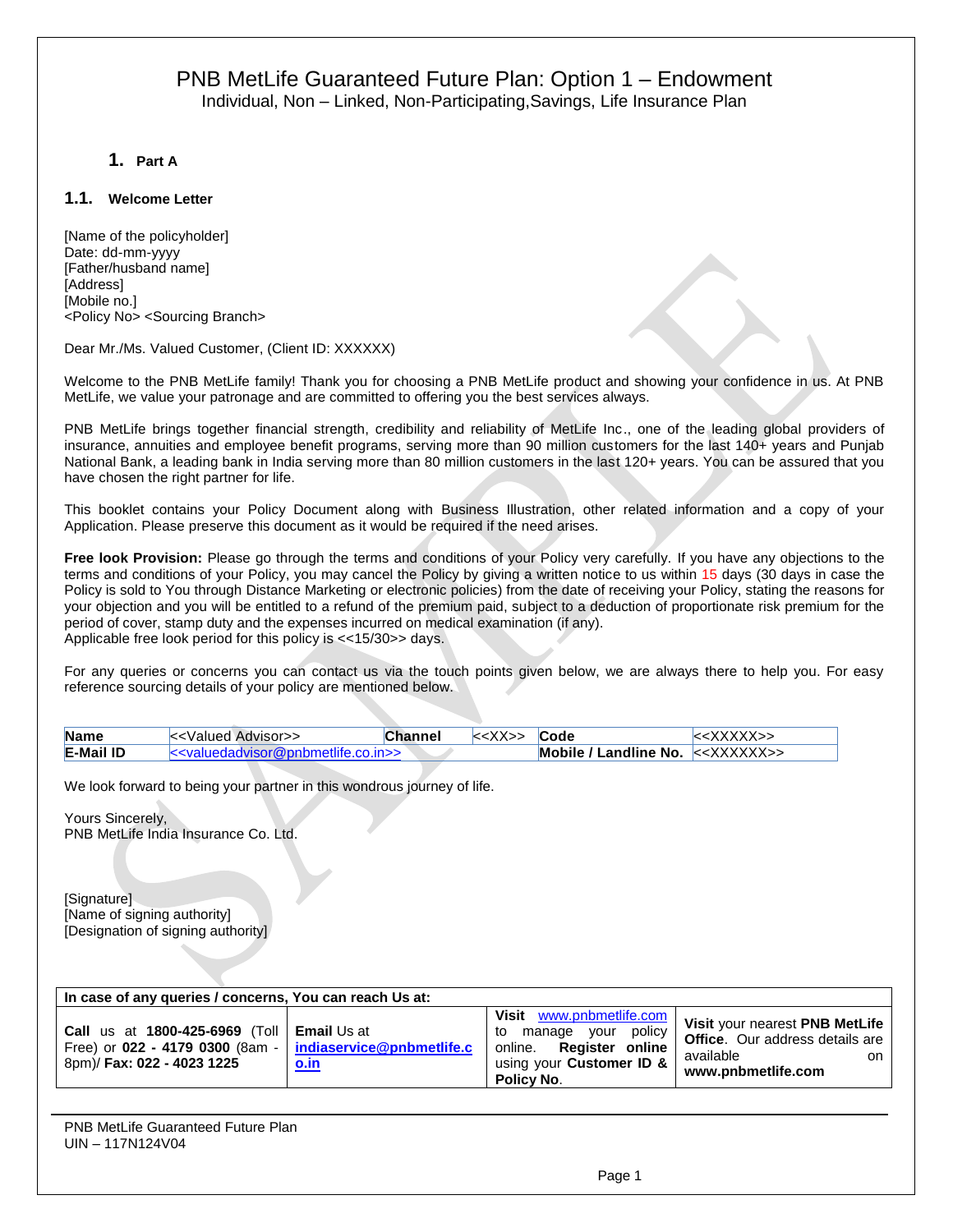#### **1.2. Policy Preamble**

#### **PNB MetLife Guaranteed Future Plan An Individual, Non-linked, Non-Participating, Savings, Life Insurance Plan**

This is a contract of insurance between You and PNB MetLife India Insurance Company Limited. This contract of insurance has been issued by us on receipt of the premium and is based on the details in the Application together with the other information, documentation and declarations received from you for effecting a life insurance contract on the life of the person named in the Policy Schedule below.

We agree to pay the benefits under this Policy on the occurrence of the insured event described in Part C of this Policy, subject to the terms and conditions of the Policy.

#### **On examination of the Policy, if you notice any mistake or error, please return the Policy document to us in order that We may rectify it.**

Signed by and on behalf of PNB MetLife India Insurance Company Limited

[Signature] [Name of signing authority] [Designation of signing authority]

#### **1.3. Policy Schedule**

| Name of the Plan   | <b>PNB MetLife Guaranteed Future Plan</b>                              |
|--------------------|------------------------------------------------------------------------|
| Nature of the Plan | Individual, Non-linked, Non-Participating, Savings Life Insurance Plan |
| UIN                | 117N124V04                                                             |

| Application | Policy | Date of      | Issuina |  |
|-------------|--------|--------------|---------|--|
| number      | number | <b>issue</b> | office  |  |

#### **1. Details of the Policyholder and Life Assured**

| Name of Policyholder                |                   | Gender | Date of Birth |  |
|-------------------------------------|-------------------|--------|---------------|--|
| Name of Life Assured                |                   | Gender | Date of Birth |  |
| Address of Policyholder             |                   |        |               |  |
| <b>Telephone Number</b>             |                   |        |               |  |
| Mobile Number                       |                   |        |               |  |
| Address of Life Assured             |                   |        |               |  |
| Age admitted of the Life<br>Assured | <yes no=""></yes> |        |               |  |

## **2. Policy Details**

| <b>Base Plan</b>                   | <b>PNB MetLife Guaranteed Future Plan</b>                         |                                           |                                       |  |  |
|------------------------------------|-------------------------------------------------------------------|-------------------------------------------|---------------------------------------|--|--|
| <b>Benefit Payout Option</b>       | <<"Endowment"/"Income" / "Income+Lumpsum" / "Income + Booster" >> |                                           |                                       |  |  |
| <b>Premium Payment Term (Yrs.)</b> |                                                                   | Deferment Period (Yrs.)                   | < <na 1="" for="" option="">&gt;</na> |  |  |
| Policy Term (Yrs.)                 |                                                                   | Date of Survival Benefit $\le$ DD1 MM1>>: |                                       |  |  |
|                                    |                                                                   | Payout (chosen)                           | < <na 1="" for="" option="">&gt;</na> |  |  |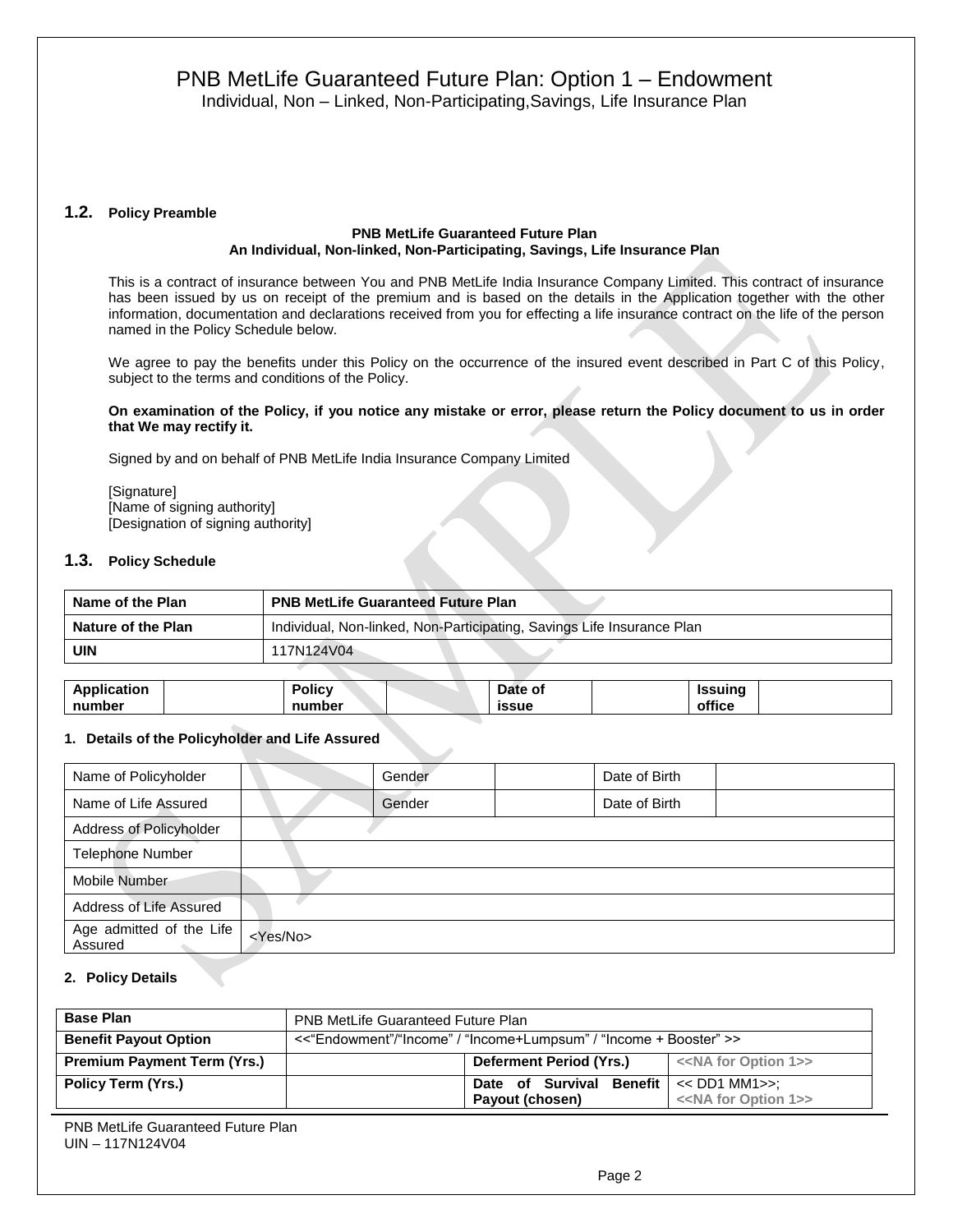Individual, Non – Linked, Non-Participating,Savings, Life Insurance Plan

| <b>Basic</b><br>Sum<br>Assured (Rs.) | Premium<br><b>Payment Mode</b> | <b>Installment</b><br>Premium (Rs.) | <b>Goods &amp; Services</b><br>Tax (Rs.)* | Instalment premium<br>including GST (Rs) | Annualised<br><b>Premium (Rs)</b> |
|--------------------------------------|--------------------------------|-------------------------------------|-------------------------------------------|------------------------------------------|-----------------------------------|
|                                      |                                |                                     |                                           |                                          |                                   |

**\* Goods and Services Tax** at prevailing rates. You will be responsible to pay any new or additional tax/levy or any changed amount of tax/ cess being made applicable/ imposed on the premium(s) by any competent authority.

## **3. Rider Details**

| <b>Rider Name</b>                  | Rider Sum<br><b>Assured</b><br>(Rs.) | <b>Policy</b><br>Term<br>(years) | <b>Premium</b><br><b>Paying</b><br>Term<br>(years) | <b>Installment</b><br><b>Premium</b><br>(Rs.) | Goods &<br><b>Services</b><br>Tax $(Rs.)^*$ | <b>Instalment</b><br>premium<br>including<br>GST (Rs) | Annualised<br><b>Premium</b><br>(Rs) |
|------------------------------------|--------------------------------------|----------------------------------|----------------------------------------------------|-----------------------------------------------|---------------------------------------------|-------------------------------------------------------|--------------------------------------|
| < <rider 1="" name="">&gt;</rider> |                                      |                                  |                                                    |                                               |                                             |                                                       |                                      |
| < <rider 2="" name="">&gt;</rider> |                                      |                                  |                                                    |                                               |                                             |                                                       |                                      |
| 4. Contract Details                |                                      |                                  |                                                    |                                               |                                             |                                                       |                                      |

## **4. Contract Details**

| Date of Inception of Policy                      | $<<$ DD MM YY $>>$            | Premium Due Date                                                                             | $<<$ DD MM YY $>>$                                         |
|--------------------------------------------------|-------------------------------|----------------------------------------------------------------------------------------------|------------------------------------------------------------|
| Date of Commencement of Risk                     | $<<$ DD MM YY $>>$            | Premium Payment Type                                                                         | << SP/LP>>Pay                                              |
| Policy anniversary date                          | $<<$ DD MM YY $>>$            | Last Premium Due Date                                                                        | < <dd mm="" yy="">&gt;</dd>                                |
| Policy currency                                  | <b>INR</b>                    | Total Installment Premium (incl.<br>of rider(s) premium, any extra<br>premium, taxes & cess) | $Rs. < \Leftrightarrow$                                    |
| <b>Endowment Option:</b>                         |                               |                                                                                              |                                                            |
| <b>Policy Maturity Date</b>                      | < <dd mm="" yy="">&gt;</dd>   | <b>Total Premiums Payable</b>                                                                | $Rs. < \Leftrightarrow$                                    |
| Guaranteed Maturity Benefit = Rs. << >>          |                               |                                                                                              |                                                            |
| <b>Income Option:</b>                            |                               |                                                                                              |                                                            |
| <b>Income Start Date</b>                         | $<<$ DD1 MM1 YYY>>            | <b>Total Premiums Payable</b>                                                                |                                                            |
| Income End Date                                  | << DD1 MM1 YYY>>              | Income payout mode                                                                           | < <yearly half-<br="">yearly/<br/>Monthly&gt;&gt;</yearly> |
| Guaranteed Income Payout payable<br>every period | Rs. < < >>                    |                                                                                              |                                                            |
| Income + Lump-sum Option:                        |                               |                                                                                              |                                                            |
| <b>Income Start Date</b>                         | << DD1 MM1 YYY>>              | <b>Total Premiums Payable</b>                                                                |                                                            |
| Income End Date                                  | << DD1 MM1 YYY>>              | Income payout mode                                                                           | < <yearly half-<br="">yearly/<br/>Monthly&gt;&gt;</yearly> |
| <b>Policy Maturity Date</b>                      | $<<$ DD MM YY $>>$            | Guaranteed<br>Income<br>Payout<br>payable every period                                       | Rs. < >>                                                   |
| <b>Guaranteed Maturity Benefit</b>               | Rs. < < >>                    |                                                                                              |                                                            |
|                                                  |                               |                                                                                              |                                                            |
| Income + Booster Option:                         |                               |                                                                                              |                                                            |
| Income Start Date                                | << DD1 MM1 YYY>>              | Total Premiums Payable (A)                                                                   |                                                            |
| Income End Date                                  | $<<$ DD1 MM1 YYY>>            | Income payout mode                                                                           | < <yearly half-<br="">yearly/<br/>Monthly&gt;&gt;</yearly> |
| <b>Booster Addition -1 Due Date</b>              | < <dd mm="" yyyy="">&gt;</dd> | Guaranteed<br>Income<br>Payout<br>payable every period                                       | $Rs. \ll \gg$                                              |
| Booster Addition -2 Due Date                     | < <dd mm="" yyyy="">&gt;</dd> | <b>Booster Addition</b>                                                                      | Rs. < >>                                                   |
| Booster Addition -3 Due Date                     | < <dd mm="" yyyy="">&gt;</dd> |                                                                                              |                                                            |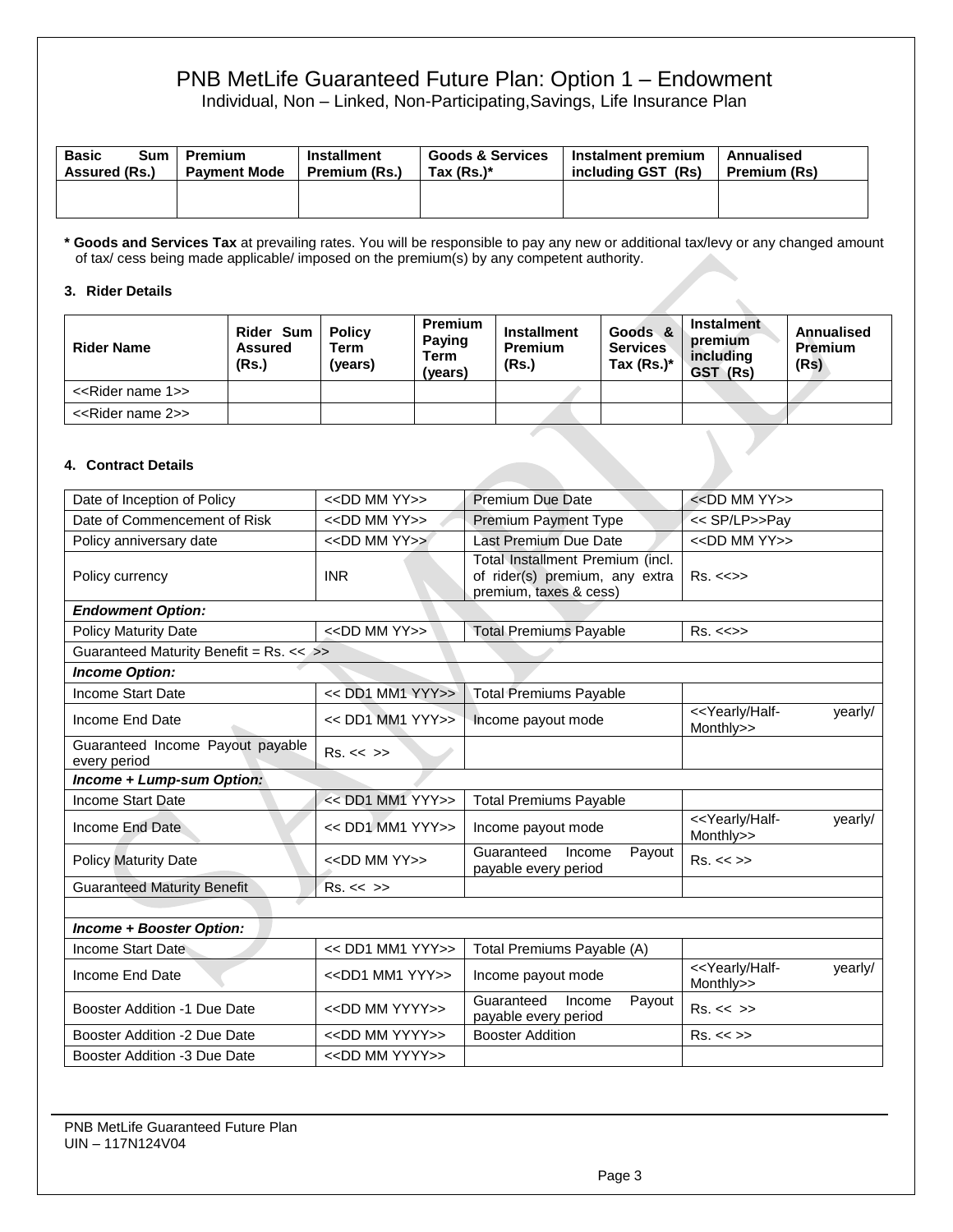Individual, Non – Linked, Non-Participating,Savings, Life Insurance Plan

# **5. Details of Agent/Intermediary**

| Name                                |  |
|-------------------------------------|--|
| License/Registration number         |  |
| Phone number                        |  |
| Address                             |  |
| Email address                       |  |
|                                     |  |
| Special provisions/options (if any) |  |

#### **6. Nominee details**

| Name(s) of the Nominee                | Relationship with Life   Share(s) %<br><b>Assured</b> |                                 |
|---------------------------------------|-------------------------------------------------------|---------------------------------|
| < <name nominee="" off="">&gt;</name> | < <relation>&gt;</relation>                           | < <percentage>&gt;</percentage> |
| 2                                     |                                                       |                                 |
| $\mathbf{3}^{\prime}$                 |                                                       |                                 |
| 4                                     |                                                       |                                 |

## **7. Appointee details (Only in case Nominee is less than 18 years of Age)**

| Appointee name                          | with<br><b>Relationship</b><br>Nominee | Age               |
|-----------------------------------------|----------------------------------------|-------------------|
| < <name appointee="" off="">&gt;</name> | < <relation>&gt;</relation>            | < <age>&gt;</age> |

## **8. E-Policy document**

Your soft copy of policy document is available in the customer portal. You can access through [www.pnbmetlife.com](http://www.pnbmetlife.com/) > Customer **login** > **Provide user ID and password** (for existing customer), else click **New User** (for new customer)

#### **Key Feature Document**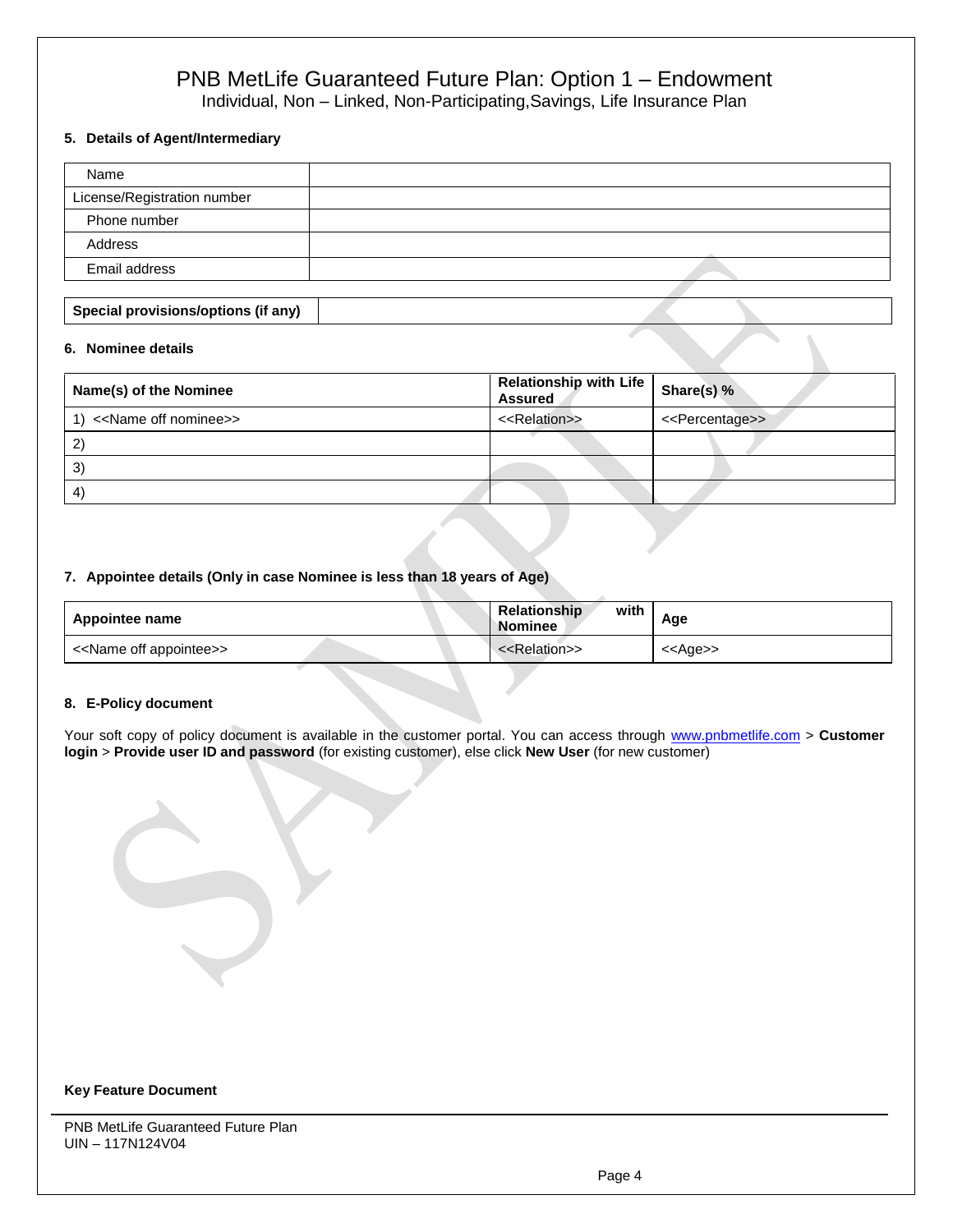Individual, Non – Linked, Non-Participating,Savings, Life Insurance Plan

| <b>Benefit Payout</b>                                                  | You have chosen Option 1 - Endowment.                                                                                                                                                                                                                                                                                                                                                                                                                                                                                                                                                                                                                                                                                                                                                                                                                      |
|------------------------------------------------------------------------|------------------------------------------------------------------------------------------------------------------------------------------------------------------------------------------------------------------------------------------------------------------------------------------------------------------------------------------------------------------------------------------------------------------------------------------------------------------------------------------------------------------------------------------------------------------------------------------------------------------------------------------------------------------------------------------------------------------------------------------------------------------------------------------------------------------------------------------------------------|
| <b>Options</b>                                                         | Under this option, you will receive the "Guaranteed Maturity Benefit" as lump-sum amount at maturity date.                                                                                                                                                                                                                                                                                                                                                                                                                                                                                                                                                                                                                                                                                                                                                 |
|                                                                        | In the event of the unfortunate death of the Life Assured during the policy term provided that the policy is<br>still In-force status on the date of death, the nominee shall receive Death Benefit and the Policy shall<br>terminate.<br>Sum Assured on Death shall be defined as higher of:                                                                                                                                                                                                                                                                                                                                                                                                                                                                                                                                                              |
| <b>Death Benefit</b>                                                   | Basic sum assured (BSA), which is the absolute amount assured to be paid on death.<br>Annualized Premium multiplied by the Death Benefit Multiple<br>105% of total premiums paid up-to the date of death                                                                                                                                                                                                                                                                                                                                                                                                                                                                                                                                                                                                                                                   |
|                                                                        | The Death benefit multiples will vary basis age at entry as mentioned in the table in Part C                                                                                                                                                                                                                                                                                                                                                                                                                                                                                                                                                                                                                                                                                                                                                               |
| <b>Maturity Benefit</b>                                                | On survival of the Life Assured till the Maturity Date, provided that the Policy is in In-force Status, the<br>Guaranteed Maturity Benefit will be payable. Guaranteed Maturity Benefit will be equal to the sum Total<br>Premiums Payable, Accrued Guaranteed Additions and Accrued Wealth Additions<br>Where:<br>1. Guaranteed Additions will start accruing from the beginning of the 1st policy year till the end of<br>Premium Payment Term. Guaranteed additions will be calculated as a percentage of the Annualized<br>premium and vary by Premium Payment Term (PPT) and Policy Term (PT).<br>Wealth additions will start accruing after completion of PPT till the end of Policy Term. Wealth<br>2.<br>additions will be calculated as a percentage of the Total Premium Payable and vary by Premium<br>Payment Term (PPT) and Policy Term (PT). |
| <b>Flexibility</b><br>to<br>choose the date<br>benefit<br>of<br>payout | This flexibility is not available with Endowment option.                                                                                                                                                                                                                                                                                                                                                                                                                                                                                                                                                                                                                                                                                                                                                                                                   |

# **Key Service Features**

| <b>Nomination</b>  | Nomination shall be allowed as per the provisions of Section 39 of the Insurance Act, 1938 as amended<br>from time to time.                                                                                                                                                                                                                                                                                                                                                                                                                     |  |  |
|--------------------|-------------------------------------------------------------------------------------------------------------------------------------------------------------------------------------------------------------------------------------------------------------------------------------------------------------------------------------------------------------------------------------------------------------------------------------------------------------------------------------------------------------------------------------------------|--|--|
| <b>Assignment</b>  | Assignment shall be allowed under this policy as per the provisions of Section 38 of the Insurance Act,<br>1938 as amended from time to time.                                                                                                                                                                                                                                                                                                                                                                                                   |  |  |
| <b>Policy Loan</b> | The maximum amount of policy loan that you can avail will be limited to 90% of the Special Surrender<br>Value of your policy at the end of the relevant Policy Year less any unpaid premiums for that year and<br>loan interest accrued.                                                                                                                                                                                                                                                                                                        |  |  |
| <b>Riders</b>      | You may opt for any of the following Riders at inception or at any policy anniversary during premium<br>payment term. Each rider shall be subject to the terms and conditions of that rider:<br>PNB MetLife Accidental Death Benefit Rider Plus (UIN: 117B020V03) - This rider provides<br>a)<br>additional protection over and above the Death Benefit under this Policy in the event of the death<br>of the life assured in an Accident.<br><b>PNB MetLife Serious Illness Rider (UIN: 117B021V03)</b> - This rider provides additional<br>b) |  |  |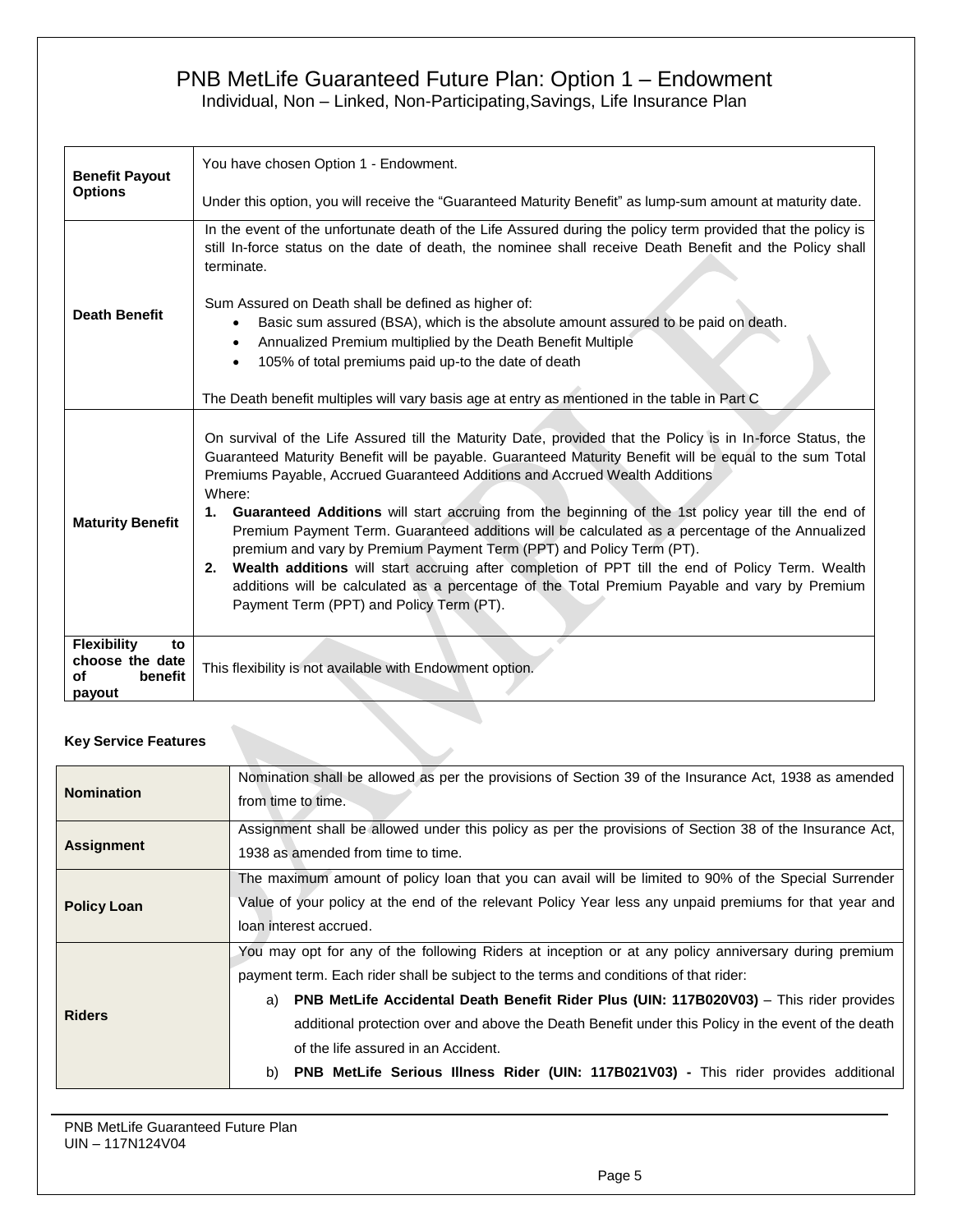| Premium payment can be made by cash, cheque, credit card, ECS, online payment, demand draft, and |
|--------------------------------------------------------------------------------------------------|
|                                                                                                  |
|                                                                                                  |
|                                                                                                  |
|                                                                                                  |
|                                                                                                  |
|                                                                                                  |
|                                                                                                  |
|                                                                                                  |
|                                                                                                  |
|                                                                                                  |
|                                                                                                  |
|                                                                                                  |

**For detailed benefits, please refer to policy terms and conditions**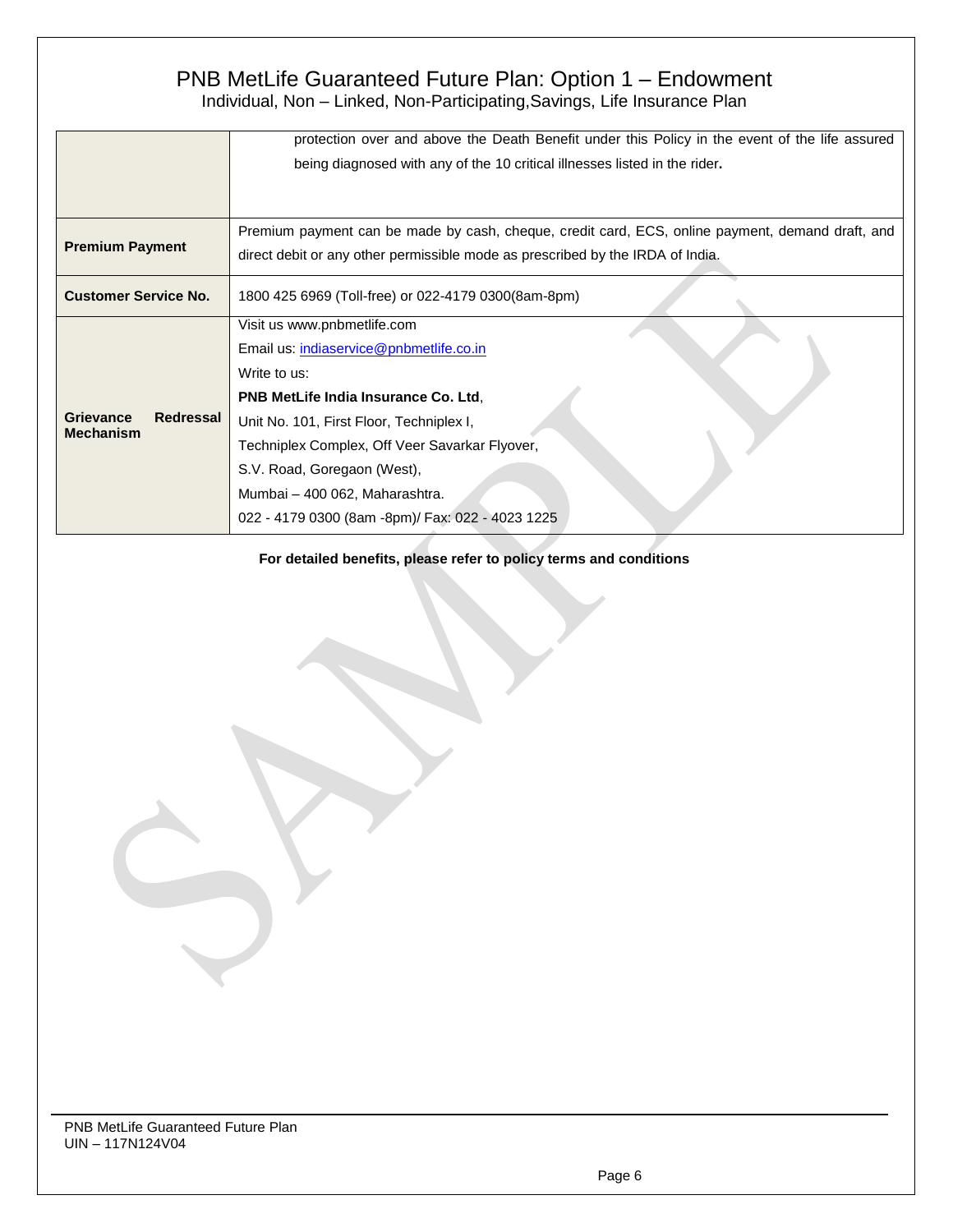# **2. Part B**

# **2.1. Definitions applicable to your policy**

The words or terms below that appear in this **Policy** in initial capitals and **bold** type will have the specific meaning given to them below. These defined words or terms will, where appropriate to the context, be read so that the singular includes the plural, and the masculine includes the feminine.

- **1. "Age"** means age as on the last birthday; i.e. the age of the Life Assured in completed years as on the Policy Commencement Date and is as shown in the Schedule**.**
- **2. "Annualised Premium"** means the shall be the premium amount payable in a year chosen by the policyholder, excluding the taxes, rider premiums, underwriting extra premiums and loadings for modal premiums, if any.
- **3. "Appointee"** means the person named in the Schedule to receive payment under this Policy, if the Nominee is a minor at the time payment becomes due under this Policy
- **4. "Basic Sum Assured (BSA)"** means the absolute amount specified in the Schedule which is the minimum amount assured to be paid on the death of the Life Assured. The Basic Sum Assured is equal to 10 x Annualised Premium for Limited pay and 1.25 x Single Premium for Single pay policies.
- **5. "Benefit Illustration"** means an Annexure along with the Schedule that illustrates the premiums, guarantees, returns, benefits and values of the proposed policy. This Benefit Illustration complies with IRDA of India Regulations and contains clear disclosure of both guaranteed and non-guaranteed benefits, if any, of the Policy
- **6. "Benefits"** means the Death Benefit, Maturity Benefit, Surrender Benefit or any other benefit, as the case may be, applicable in the terms and conditions of this Policy
- **7. "Company/Us/We/Our"** means PNB MetLife India Insurance Co. Ltd
- **8. "Date of Commencement of risk"** means the date on which the risk under the Policy and Riders, if opted, comes into effect and is as specified in the **Schedule.** The commencement of risk cover on the Life Assured shall depend on the age of the Life Assured on commencement of the Policy.
- **9. "Date of Inception of the Policy"** means the date on which this Policy is issued after We have accepted the risk under the Application. The Date of Inception of the Policy is shown in the Schedule
- **10. "Date of commencement of the Policy"** is the same as the Date of Inception of the Policy
- **11. "Deferment Period"** means the period which is defined as the difference between the policy term and 2x Income Payout Period.
- **12. "Grace Period"** means the time granted by Us from the due date for the payment of Installment Premium, without any penalty or late fee, during which time the Policy is considered to be in In-force Status with the risk cover without any interruption, as per the terms & conditions of the Policy. The Grace Period for payment of the Installment Premium is 15 days, where the Policyholder pays the premium on a monthly basis and 30 days in all other cases.
- **13. "Guaranteed Maturity Benefit**" means the amount payable as Maturity Benefit, calculated as a percentage of the Total Premiums Payable in accordance with Section 3.2.2 of Part C. The Guaranteed Maturity Benefit may vary depending on the Age, Premium Payment Term and the Policy Term.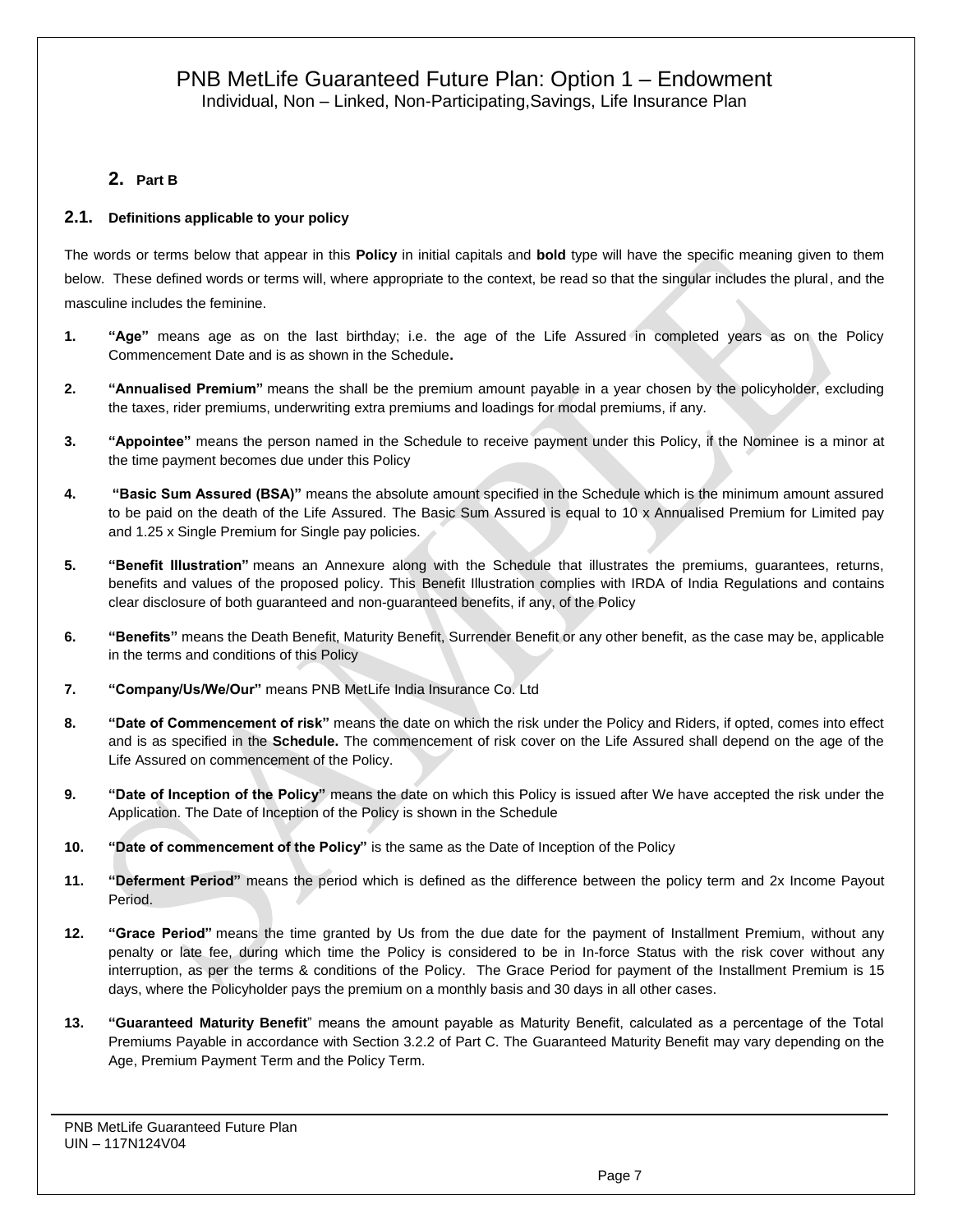- **14. "Income Payout Period"** means the period over which the Guaranteed Income installments are paid. Income Payout Period is equal to the Premium Payment Term (PPT). Income Payout Period will commence after completion of the PPT and the Deferment Period chosen by the policyholder.
- **15. "In-force Status"** means a condition during the term of the Policy, wherein the Policyholder has paid all the due premiums under the Policy contract
- **16. "Installment Premium"** means the amount stipulated in the Schedule and paid at regular intervals (yearly/half yearly/quarterly or monthly mode as shall be applicable) by the Policyholder as consideration for acceptance of risk and benefits specified as such in the Policy Document
- **17. "IRDAI"** means the Insurance Regulatory and Development Authority of India
- **18. "Lapse"** means a condition wherein the Policy has not acquired Surrender Value and the due premiums have not been paid for at least the first two consecutive Policy Years in full, as required under the Policy, thereby rendering this Policy unenforceable. No benefits will be paid when the Policy is in Lapse status.
- **19. "Life Assured"** means the person, named as such in the Schedule, on whose life, the insurance cover is effected in the terms of this Policy
- **20. "Maturity Benefit"** means the benefit payable on maturity i.e. at the end of the Policy Term, as stated in the Schedule at the inception of the Policy
- **21. "Maturity Date / Policy Maturity Date"** means the date specified in the Policy Schedule on which the Maturity Benefit is paid to the Policyholder
- **22. "Nominee"** means the person or persons nominated under Section 39 of the Insurance Act, 1938, as amended from time to time, by the Policyholder, to receive the admissible benefits, in the event of death of the Life Assured
- **23. "Non-Participating"** means the Policy does not participate in the profits of the participating fund of the Company
- **24. "Reduced Paid-up/Paid-up status"** means a condition during the term of the Policy, wherein the premiums have been paid in full for at least the first 2 consecutive Policy Years, and the remaining due premiums have not been paid, rendering the Policy to continue at a reduced level of benefits, as specified under the Policy
- **25. "Policy"** means this PNB MetLife Guaranteed Future Plan Policy, which is the evidence of the contract between PNB MetLife India Insurance Co. Ltd and You.
- **26. "Policy Anniversary"** means the start date of every subsequent Policy Year
- **27. "Policy Document"** means this document, which is the evidence of the contract between PNB MetLife India Insurance Co. Ltd and the Policyholder
- **28. "Policy Term"** means the entire term of the policy as specified in the Schedule
- **29. "Policy Year"** means a period of 12 consecutive months starting from the Date of Inception of the Policy as stated in the Schedule and ending on the day immediately preceding the following anniversary date and each subsequent period of 12 consecutive months thereafter
- **30. "Policyholder/ Proposer/You"** means the person specified as such in the Policy Schedule or such other person, who may become the holder of this Policy in respect of the terms and conditions of this contract or by virtue of operation of law. In the event the Proposer is different from the Life Assured, then the Proposer shall be the Policyholder
- **31. "Premium Payment Term"** means the period or the term of the Policy contract during which the Policyholder is required to pay the premiums with respect to the Policy, to Us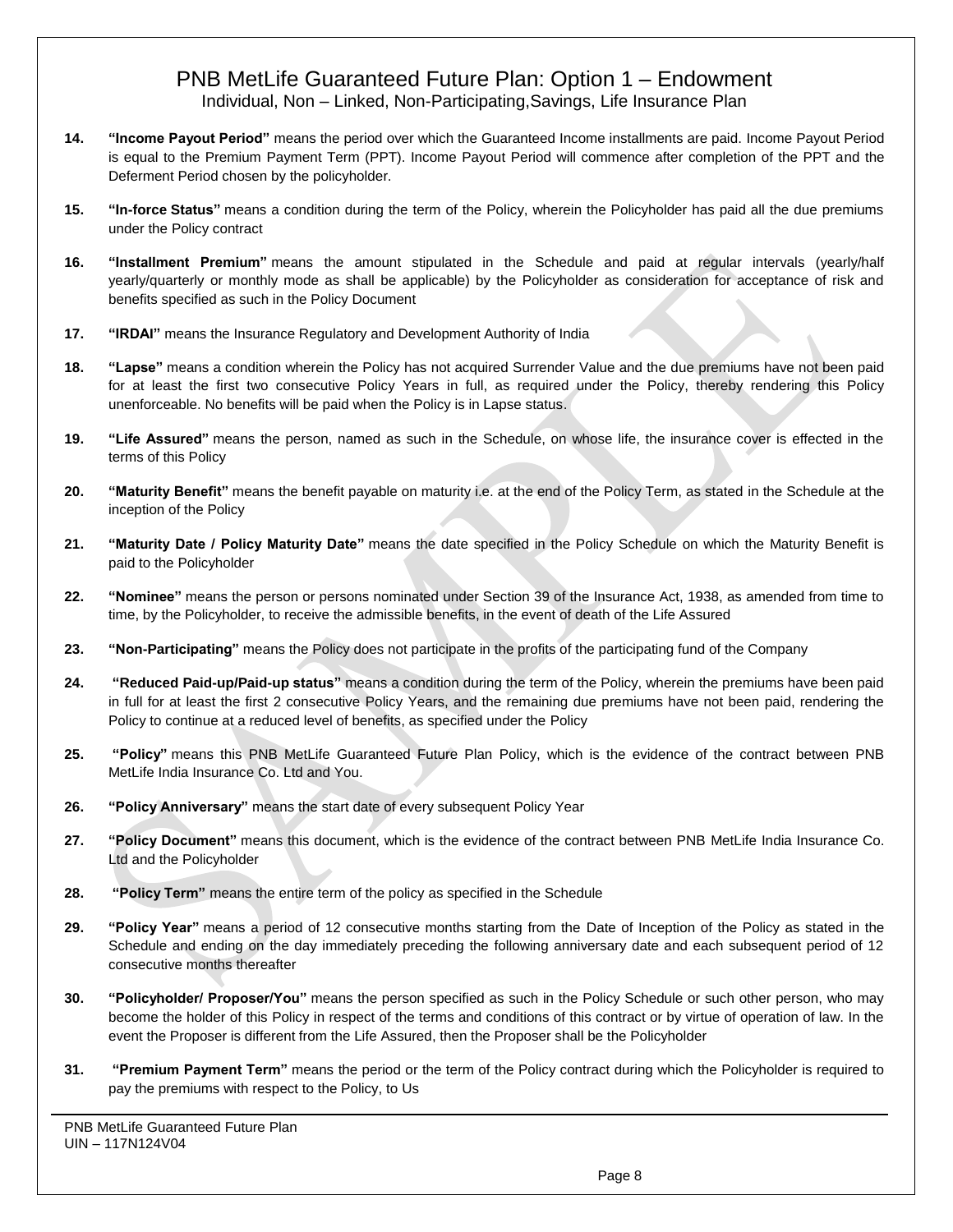**32. "Prevailing rate of interest"** means the applicable rate of interest as declared by the Company from time to time that shall be charged to the Policyholder on specified transactions related to the policy, as specified under the Plan, subject to approval of the IRDA of India

**33. "Proposal Form"** means a form to be filled in by the prospect in written or electronic or any other format as approved by the Authority, for furnishing all Material Information as required by the insurer in respect of a risk, in order to enable the insurer to take informed decision in the context of underwriting the risk, and in the event of acceptance of the risk, to determine the rates, advantages, terms and conditions of the cover to be granted. Explanation: **Material Information** for the purpose of these regulations shall mean all important, essential and relevant information sought by insurer in the proposal form and other connected documents to enable him to take informed decision in the context of underwriting the risk.

- **34. "Regulation"** means the laws and regulations as in effect from time to time and applicable to this Policy, including without limitation, the regulations and directions issued by the IRDA of India from time to time
- **35. "Revival "** means restoration of the Policy, which was discontinued due to the non-payment of Installment Premium, with all the benefits mentioned in the Policy Document, with or without Rider benefits if any, upon the receipt of all the Installment Premiums due and other charges/late fee if any, as per the terms and conditions of the Policy, upon being satisfied as to the continued insurability of the Life Assured/Policyholder on the basis of the information, documents and reports furnished by the Policyholder, in accordance with the Board approved underwriting guidelines.
- **36. "Revival Period"** means a period of 5 consecutive years from the date of first unpaid Premium, during which period the Policyholder is entitled to revive the Policy which was discontinued due to the non-payment of such Premium.
- **37. "Rider"** means the rider terms and conditions that are attached to and form a part of the Policy. The Schedule will specify if any Riders are available and in force under the Policy
- **38. "Schedule"** means the attached Schedule that provides your Policy Benefits, the terms of the contract and details provided by you, along with all its annexes, issued by us for this Policy. The Schedule also includes any amendments to the attached Schedule which may be issued from time to time
- **39.** "**Sum Assured on Death**" is the amount of benefit payable by Us on death of the Life Assured in accordance with the terms and conditions of this Policy.
- **40. "Surrender"** means the complete withdrawal/ termination of the contract in its entirety by the Policyholder
- **41. "Surrender Value"** means an amount, as specified under the Plan, that is payable upon complete withdrawal/termination of the entire Policy by the Policyholder
- **42. "Total Premiums Paid"** means the total Premiums received by Us excluding any extra premium, the premiums paid towards the Riders, if any, and applicable tax and cess.
- **43. "Total Premiums Payable"** means the total of all Premiums payable during Premium Payment Term, excluding any extra premium, frequency loadings on premium, if any, the premiums paid towards the Riders, if any, and applicable tax and cess.

| 44. | $\alpha$<br>』/Your" | neans | the | .<br>Polic∨holder | namad<br>idi<br>IGL | ın | the | $-$<br>hedule<br>וטר |
|-----|---------------------|-------|-----|-------------------|---------------------|----|-----|----------------------|
|-----|---------------------|-------|-----|-------------------|---------------------|----|-----|----------------------|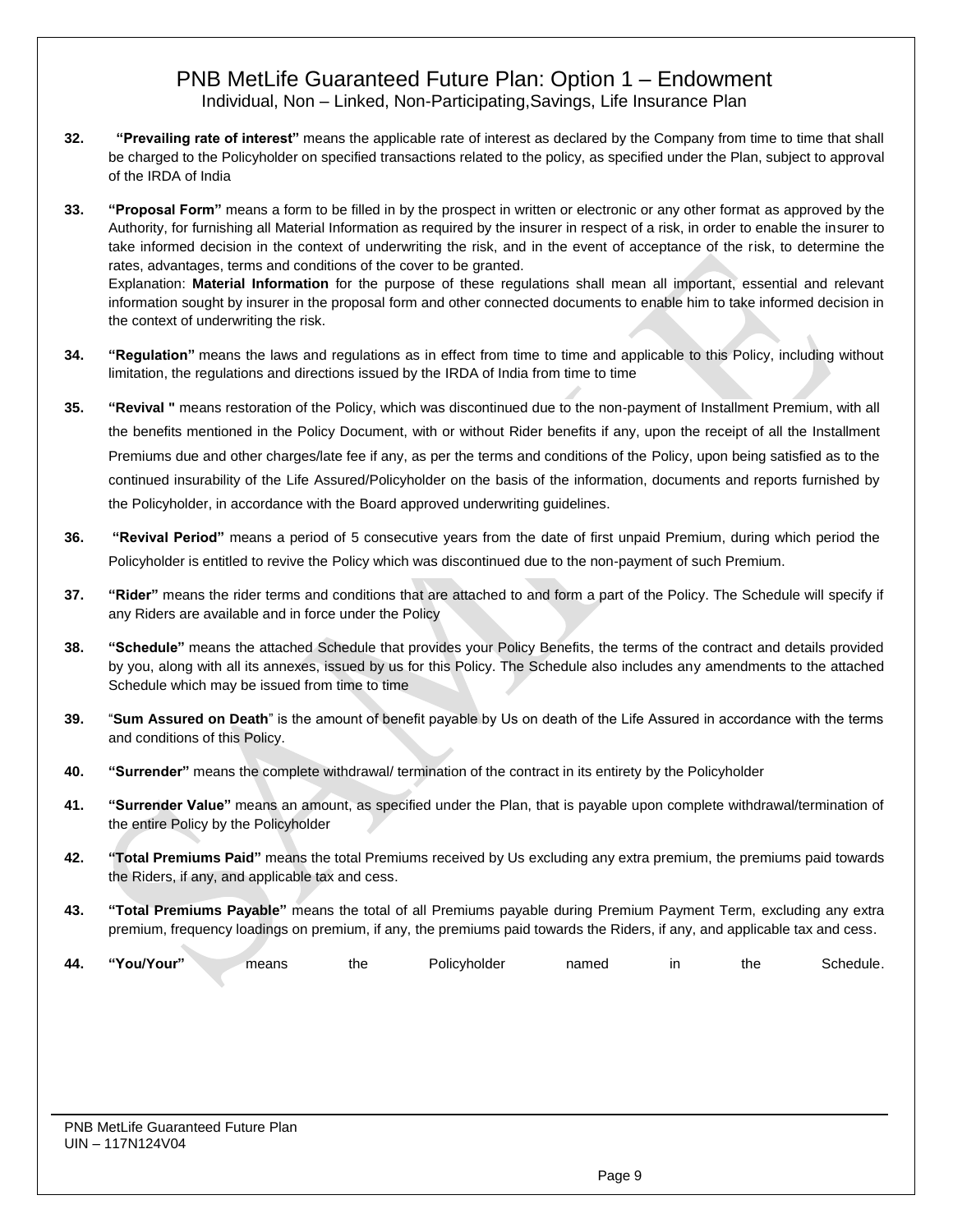# **3. Part C**

# **Policy Features, Benefits & Premium Payment Conditions**

# **3.1. Policy Features**

PNB MetLife Guaranteed Future Plan is an Individual, Non-linked, Non-participating, Savings, Life Insurance plan that offers assured benefits on death, survival and maturity as listed below. The benefits will be payable subject to the terms and conditions of this Policy, including the Premium Payment Conditions mentioned in this document.

# **3.2. Policy Benefits**

# **3.2.1. Survival Benefit**

No survival benefit will be payable during the policy term.

## **3.2.2. Maturity Benefit**

On survival of the Life Assured till the Maturity Date, provided that the Policy is in In-force Status, the Guaranteed Maturity Benefit shall be payable. Guaranteed Maturity Benefit is defined as sum of Total Premiums Payable, Accrued Guaranteed Additions and Accrued Wealth Additions; where -

(a) Guaranteed Additions will start accruing from the beginning of the 1st policy year till the end of Premium Payment Term. Guaranteed additions will be calculated as a percentage of the Annualized premium and vary by Premium Payment Term (PPT) and Policy Term (PT) as detailed below.

| <b>PPT</b><br>(years) | PТ<br>(years) | <b>Guaranteed Addition expressed as</b><br>percentage of Annualized Premium |
|-----------------------|---------------|-----------------------------------------------------------------------------|
| 5                     | 12            | 5.00%                                                                       |
| $\overline{7}$        | 15            | 10.00%                                                                      |
| 8                     | 16            | 10.00%                                                                      |
| 9                     | 18            | 15.00%                                                                      |
| 10                    | 20            | 20.00%                                                                      |
| 11                    | 22            | 25.00%                                                                      |
| 12                    | 20            | 25.00%                                                                      |
| $12 \overline{ }$     | 24            | 30.00%                                                                      |
| 13                    | 26            | 35.00%                                                                      |
| 14                    | 28            | 42.00%                                                                      |
| 15                    | 30            | 50.00%                                                                      |

Guaranteed Additions shall be over and above the Annualized Premium paid.

(b) Wealth additions will start accruing at the beginning of every year after completion of PPT till the end of Policy Term. Wealth additions will be calculated as a percentage of the Total Premium Payable and vary by Premium Payment Term (PPT) and Policy Term (PT) as detailed below.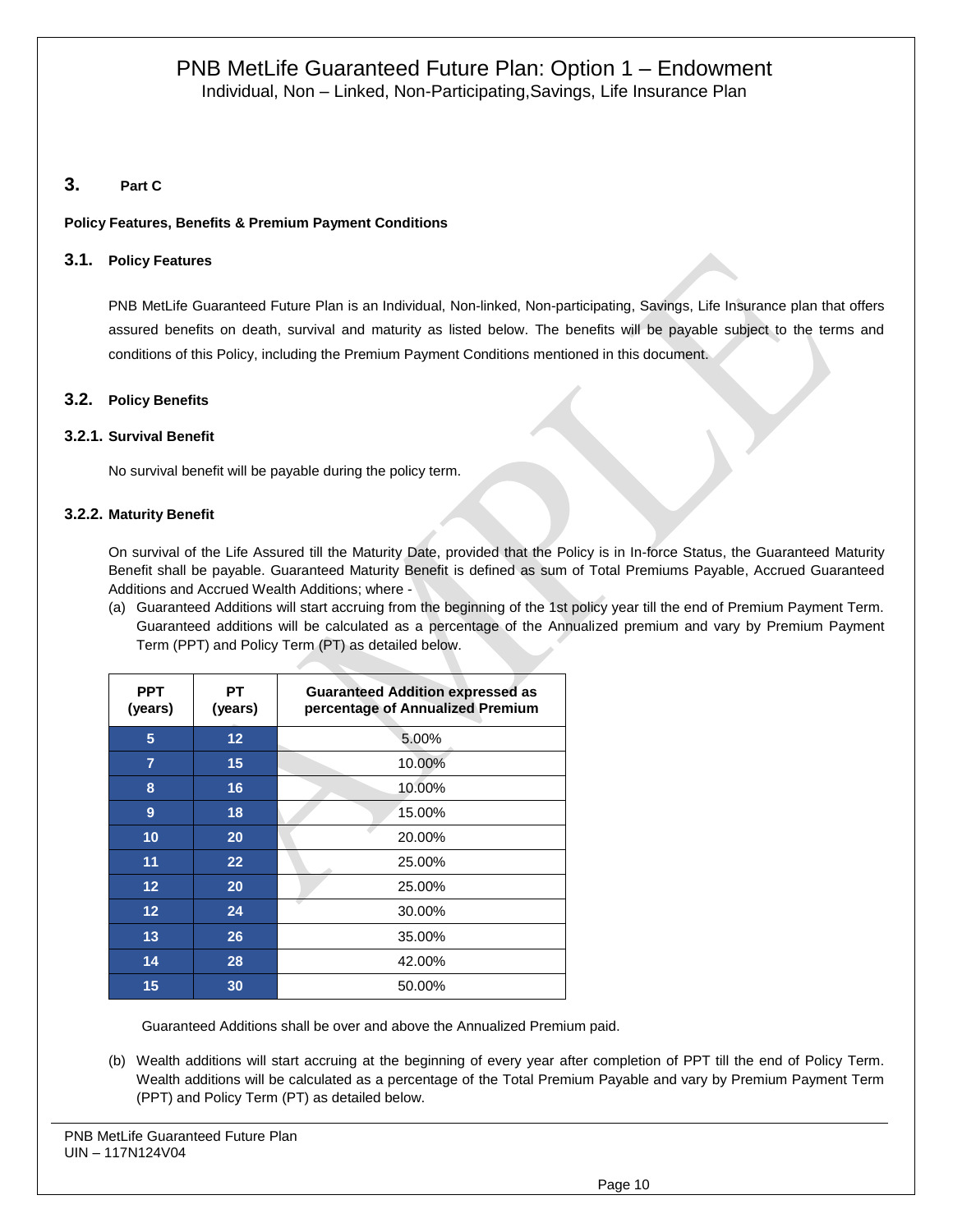Individual, Non – Linked, Non-Participating,Savings, Life Insurance Plan

|                       | Wealth Additions as percentage of Total premium payable |          |        |           |        |               |
|-----------------------|---------------------------------------------------------|----------|--------|-----------|--------|---------------|
| <b>PPT</b><br>(years) | <b>PT</b><br>(years)                                    | $0 - 35$ | 36-40  | $41 - 45$ | 46-50  | 51 &<br>above |
| 5                     | $12 \overline{ }$                                       | 5.88%    | 5.56%  | 5.25%     | 4.19%  | 3.13%         |
| $\overline{7}$        | 15                                                      | 8.74%    | 8.42%  | 7.90%     | 6.83%  | 5.24%         |
| 8                     | 16                                                      | 9.41%    | 9.20%  | 8.67%     | 7.61%  | 6.02%         |
| 9                     | 18                                                      | 9.88%    | 9.57%  | 9.05%     | 8.00%  | 6.43%         |
| 10                    | 20                                                      | 11.34%   | 10.92% | 10.27%    | 9.52%  | 7.92%         |
| 11                    | 22                                                      | 11.29%   | 10.98% | 10.22%    | 9.49%  | 7.63%         |
| $12 \overline{ }$     | 20                                                      | 10.87%   | 10.37% | 9.67%     | 8.86%  | 7.09%         |
| $12 \overline{ }$     | 24                                                      | 11.37%   | 10.96% | 10.36%    | 9.44%  | 7.51%         |
| 13                    | 26                                                      | 12.28%   | 11.77% | 10.96%    | 9.95%  | 7.82%         |
| 14                    | 28                                                      | 13.10%   | 12.50% | 11.78%    | 10.57% | 8.34%         |
| 15                    | 30                                                      | 14.04%   | 13.42% | 12.42%    | 11.30% | 8.76%         |

Where, Total Premiums Payable shall be the total Premiums payable during Premium Payment Term, excluding any extra premium, frequency loadings on premium, if any, and any Rider premiums and applicable taxes.

## **3.2.2.1. Flexibility to choose the date of benefit payout:**

This benefit is not available if Option 1 is chosen, the benefit will by default be payable on the Maturity date.

## **3.2.3. Death Benefit**

In the event of the unfortunate death of the Life Assured during the policy term provided that the policy is still In-force status on the date of death, the nominee shall receive Death Benefit and the Policy shall terminate.

Sum Assured on Death shall be defined as higher of:

- Basic sum assured (BSA), which is the absolute amount assured to be paid on death.
- Annualized Premium multiplied by the Death Benefit Multiple
- 105% of total premiums paid upto the date of death

The Death benefit payable on death shall not be less than {Total Premiums paid + Guaranteed Additions accrued up to the date of death + Wealth Additions Accrued up to the date of death, if any}

The Death benefit multiples will vary basis age at entry as mentioned in the table below:

| Age          | <b>Death</b><br><b>Benefit</b><br><b>Multiple</b> | Age | <b>Benefit</b><br>Death<br><b>Multiple</b> |
|--------------|---------------------------------------------------|-----|--------------------------------------------|
| 0            | 13.00                                             | 31  | 11.45                                      |
| 1            | 12.95                                             | 32  | 11.40                                      |
| $\mathbf{2}$ | 12.90                                             | 33  | 11.35                                      |
| 3            | 12.85                                             | 34  | 11.30                                      |
| 4            | 12.80                                             | 35  | 11.25                                      |
| 5            | 12.75                                             | 36  | 11.20                                      |
| 6            | 12.70                                             | 37  | 11.15                                      |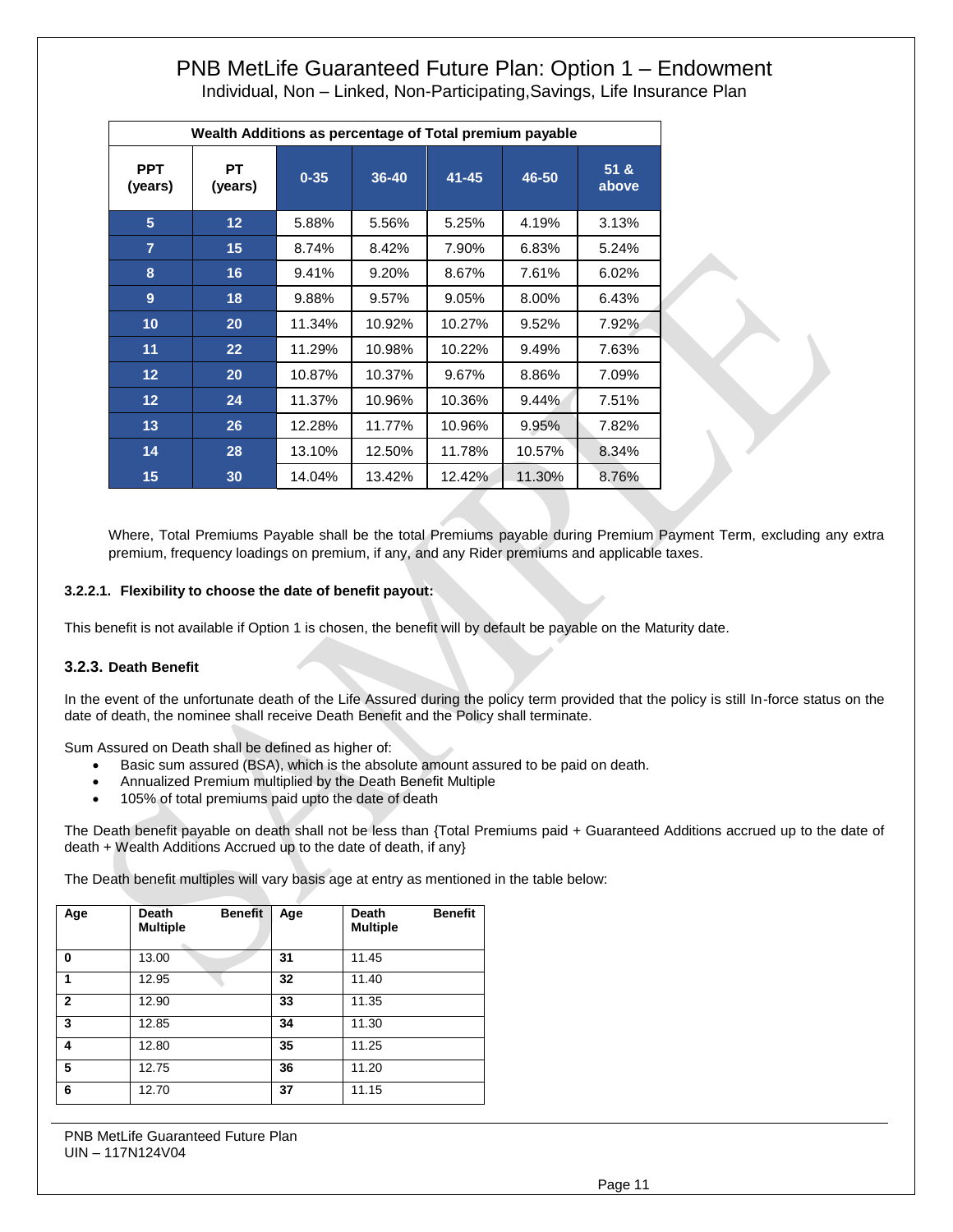| $\overline{7}$ | 12.65 | 38 | 11.10 |
|----------------|-------|----|-------|
| 8              | 12.60 | 39 | 11.05 |
| 9              | 12.55 | 40 | 11.00 |
| 10             | 12.50 | 41 | 10.95 |
| 11             | 12.45 | 42 | 10.90 |
| 12             | 12.40 | 43 | 10.85 |
| 13             | 12.35 | 44 | 10.80 |
| 14             | 12.30 | 45 | 10.75 |
| 15             | 12.25 | 46 | 10.70 |
| 16             | 12.20 | 47 | 10.65 |
| 17             | 12.15 | 48 | 10.60 |
| 18             | 12.10 | 49 | 10.55 |
| 19             | 12.05 | 50 | 10.50 |
| 20             | 12.00 | 51 | 10.45 |
| 21             | 11.95 | 52 | 10.40 |
| 22             | 11.90 | 53 | 10.35 |
| 23             | 11.85 | 54 | 10.30 |
| 24             | 11.80 | 55 | 10.25 |
| 25             | 11.75 | 56 | 10.20 |
| 26             | 11.70 | 57 | 10.15 |
| 27             | 11.65 | 58 | 10.10 |
| 28             | 11.60 | 59 | 10.05 |
| 29             | 11.55 | 60 | 10.00 |
| 30             | 11.50 |    |       |
|                |       |    |       |

If at the time of death of Life Assured is a minor, death benefit shall be paid to the Policyholder.

# **3.3. Other features and benefits**

# **3.3.1. Rider Benefits**

You may opt for any of the following Riders on commencement of the Policy. Each Rider shall be subject to the terms and conditions of that Rider:

- a. **PNB MetLife Accidental Death Benefit Rider Plus (UIN: 117B020V03)** This Rider provides additional protection over and above the death benefit under this Policy in the event of the death of the Life Assured in an Accident**.**
- b. **PNB MetLife Serious Illness Rider (UIN: 117B021V03)** This Rider provides additional protection over and above the Death Benefit under this Policy in the event of the Life Assured being diagnosed with any of the critical illnesses listed in the Rider.
	- I. In case of the unfortunate death of the Life Assured during the Policy Term and provided the Policy is in In-force Status on the date of death, the Sum Assured on Death as on date of death will be paid.
	- II. Rider Sum Assured shall be subject to Sum Assured of Base Policy.
	- III. Total premium for all the riders put together shall be subject to maximum of 30% of the premium of the Base Policy.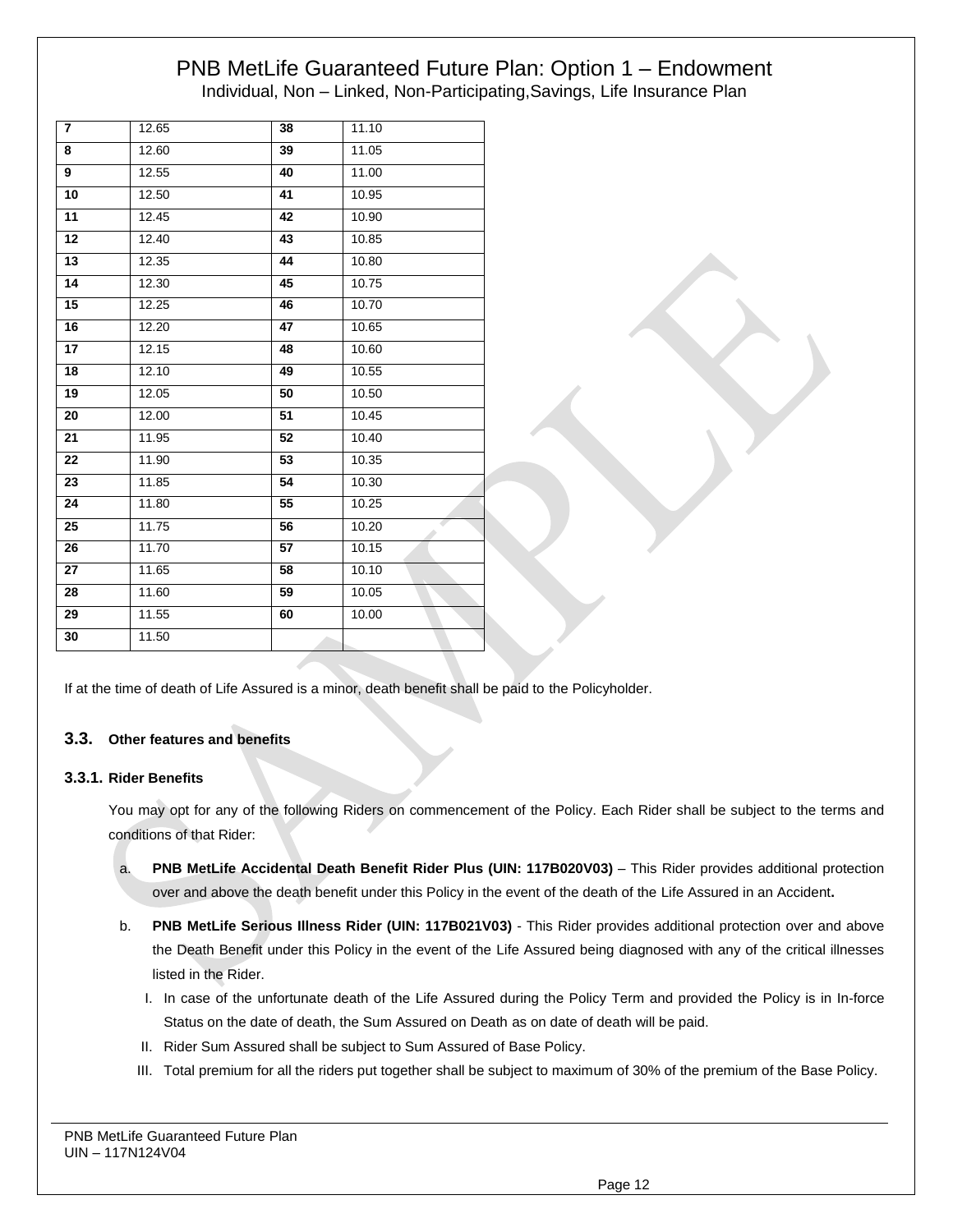- IV. The Rider Premium Payment Term cannot be more than the Premium Payment Term of the Base Policy if taken at the outset, or will be less than or equal to the outstanding Premium Payment Term of the Base Policy, if taken subsequently.
- V. When the Base Policy is paid-up, lapsed, surrendered or forfeited, the rider attached to the Base Policy will also terminate immediately. For more details on the rider benefits, features, terms and conditions, please refer to the rider terms and conditions carefully or contact your insurance advisor.
- VI. Rider shall not be offered for policies sourced through POSP channel.

# **3.4. Premium Payment Conditions**

## **3.4.1. Payment of Premium**

- (a) Premiums are payable for the entire Premium Payment Term
- (b) You must pay the Installment Premiums on or before the due date specified in the Schedule
- (c) The available premium payment modes under the policy are annual, half yearly and monthly
- (d) All taxes, cesses, surcharge and other levies, whether existing now or introduced in the future, will be levied, as and when applicable, on the Installment Premiums to be paid by you
- (e) Collection of advance premium shall be allowed in this Policy provided due premiums are collected in the same financial year. However, where the premium due in one financial year is being collected in advance in earlier financial year, we will accept the same for a maximum period of 3 months in advance of the due date of that Installment Premium.

## **3.4.2. Alteration of the Premium payment mode**

You may change the premium payment mode provided that You give Us a written request. The change in frequency will be applied only from the Policy Anniversary following the date of Your request.

# **3.4.3. Grace Period**

Installment Premium that is not received in full by us by its due date may be paid in full during the Grace Period. Upon the Life Assured's death during the Grace Period, the Death Benefit shall be payable in accordance with clause 3.2.3 after deduction of due premium.

# **3.4.4. Rider Premium**

Riders will be available, on payment of additional premium over and above the Base Premium provided conditions on riders (entry age, Policy Term, Premium Payment Term, Sum Assured) are satisfied. Rider premium should be paid on the due date or within the grace period. The mode of rider premium payment shall be same as the mode of premium payment under the Base Plan. The rider premium payment term will be either equal to or lower than the premium payment term of the Base Plan.

## **3.4.5. Premium mode loading / Modal Factors**

You may opt to pay premiums by Yearly, Half Yearly, or Monthly mode subject to the minimum annualized premium under each mode. Factors on premium will be applicable as per the table below: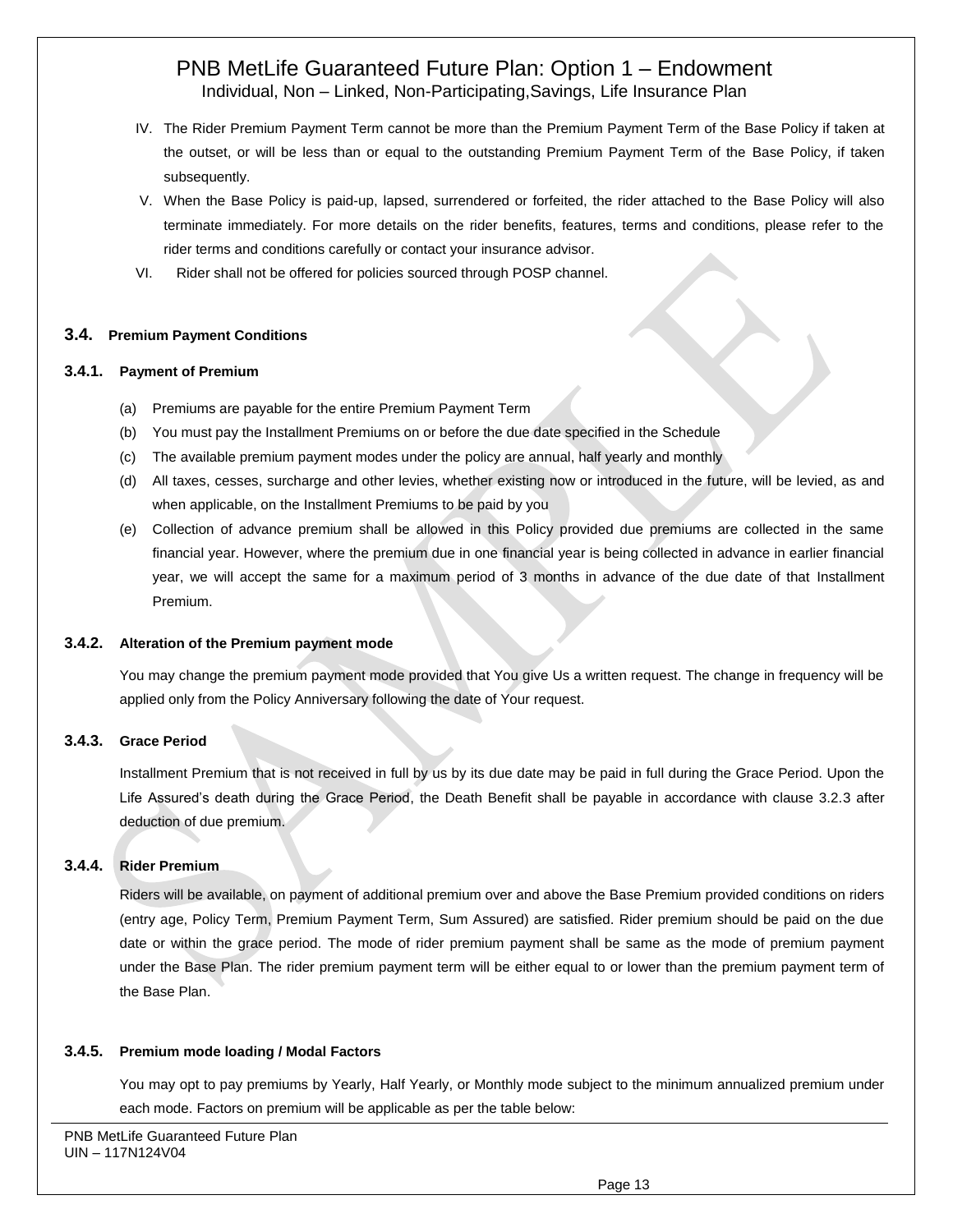Individual, Non – Linked, Non-Participating,Savings, Life Insurance Plan

For other than Single Premium payment mode,

- a. The Guaranteed Addition and Booster Addition rates are expressed in terms of Annualized Premium.
- b. The Wealth Additions are expressed in terms of Total Premiums Payable (with respect to Annual mode of premium payment).

Therefore, for other than Single premium and non-annual mode of premium payment,

- a. Modal factors shall be used to derive the Annualized premium
- b. Conversion factors shall be used to derive Total Premiums Payable (based on Annualized Premiums)

| <b>Premium Paying Mode</b> | <b>Modal Factors</b> | <b>Conversion factors</b> |
|----------------------------|----------------------|---------------------------|
| Annual                     |                      |                           |
| <b>Half Yearly</b>         | 0.5131               | 1.0262                    |
| Monthly                    | 0.0886               | 1.0632                    |

#### **3.4.6. Income Payout Factor**

The policyholder can choose, at inception of the policy, to receive the Annual Income under the Option 2,3 & 4 at less frequent intervals. The amount of Income Payout shall be as given below: Annual Income refers to the Guaranteed Income Payouts paid in respect of annual frequency.

| Income Payout Frequency | <b>Income Payout Factor</b> |
|-------------------------|-----------------------------|
| Annual                  | 100% of Annual Income       |
| Half-Yearly             | 97% of Annual Income x 1/2  |
| Monthly                 | 95% of Annual Income x 1/12 |

## **3.4.7. High Premium Reward**

You will be eligible for a higher benefit payout in case of payment of a higher premium amount as mentioned below. High Premium Reward shall be added to the Guaranteed Additions.

**For Limited Pay:**

| <b>Premium size</b>                                                                   | 0-29.999 | 30,000-49,999 | 50,000-74,999 | 75,000 & above |
|---------------------------------------------------------------------------------------|----------|---------------|---------------|----------------|
| High<br><b>Premium</b><br>Reward<br>for<br>Option 1 (as a % of Annualized<br>Premium) | 0%       | 4%            | 8.5%          | 12%            |

High Premium Reward shall be added to Guaranteed Addition. For example, in case of 10/20 and 1 Lakh premium, additional 12% shall be added to each GAs i.e. 20%+12%=32% shall accrue as Guaranteed Additions over the PPT.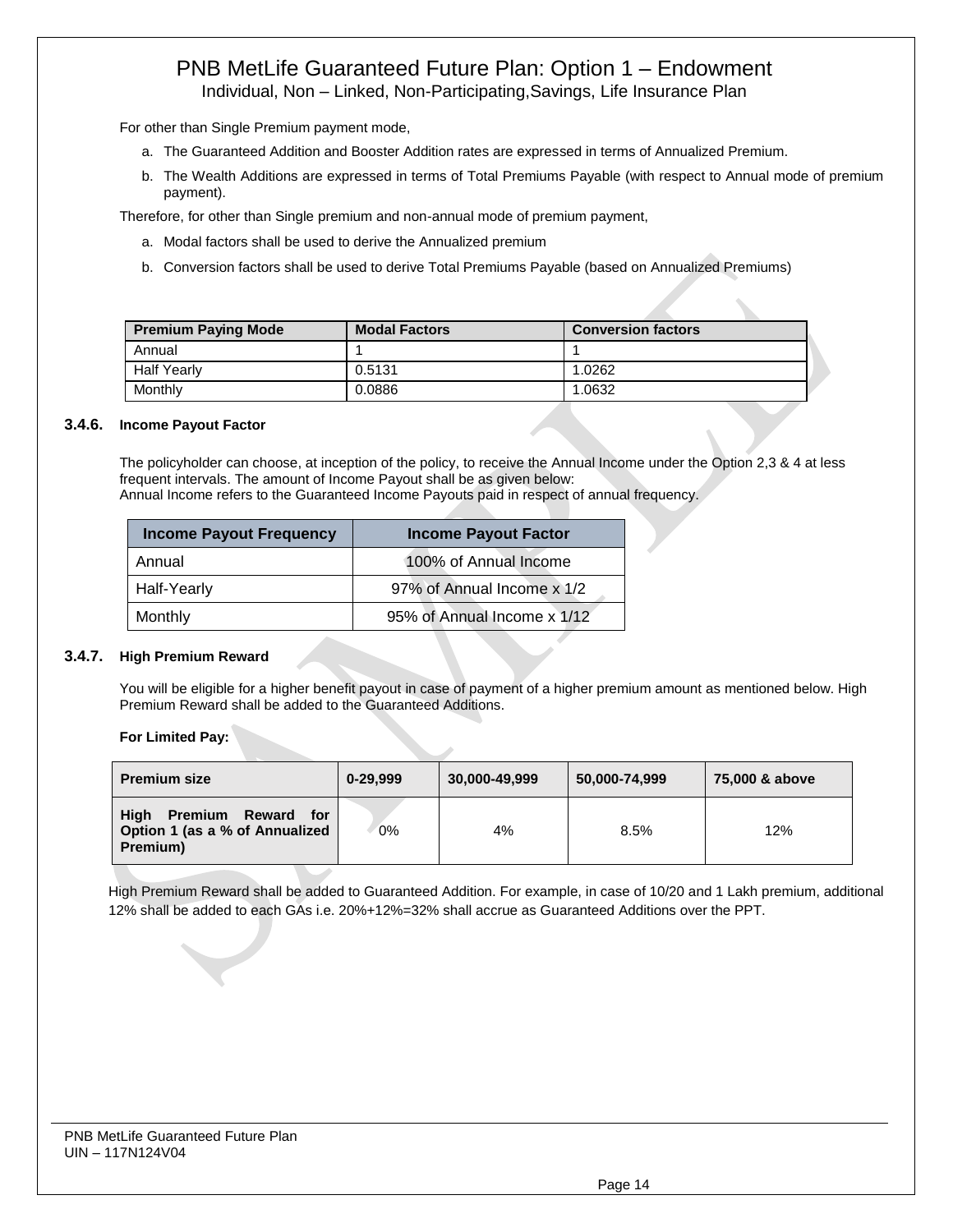# **4. Part D**

## **Policy Servicing Conditions**

You are requested to refer to the Policy Servicing Conditions described below before making a request for Policy servicing to Us.

# **4.1. Free Look Period**

Please go through the terms and conditions of your Policy very carefully. If you have any objections to the terms and conditions of your Policy, you may cancel the Policy by giving a signed written notice to us within 15 days (30 days in case the Policy is sold to You through Distance Marketing) from the date of receiving your Policy, stating the reasons for your objection and you will be entitled to a refund of the premium paid, subject to a deduction of proportionate risk premium for the period of cover, stamp duty and/or the expenses incurred on medical examination (if any).

# **4.2. Policy loan**

After a Surrender Value has been acquired under the Policy and if the Policy is in In-force status, then We may permit You to take a loan under the Policy provided that:

- (a) The proposed loan amount does not exceed 90% of the Special Surrender Value at the end of the current Policy Year less any unpaid Premiums for that Policy Year and loan interest (if any) accrued to the end of that Policy Year;
- (b) The Policy is assigned to Us absolutely and without any conditions to the extent of the outstanding loan amount. It is understood and agreed that, subject to the provisions of Section 38 and 39 of the Insurance Act 1938, as amended from time to time, this assignment will cancel all nominations and other assignments in force at the time, to the extent of the outstanding loan and interest.

#### **4.2.1** If a loan is granted to You, then it is agreed and understood that:

- (a) You shall re-pay the loan in the manner and in the amounts specified by Us at the time of disbursement of the loan;
- (b) The rate of interest to be charged on outstanding loan is taken as the 10 Year G-Sec rate as on 1st of April plus 250 basis points, rounded up to the nearest 50 basis points. However, under special circumstances where the prevailing 10 Year G-Sec rate is changing in excess of 200 basis points from the 10 Year G-Sec rate used for determining the existing interest rate; the company shall review the rate of interest based on the prevailing 10 Year G-Sec rate. Currently, the Company charges a rate of interest of 10% p.a. on outstanding policy loan. The Company shall review the formula for determining rate of interest to be charged on outstanding loan reserves the right to change this interest rate, subject to prior approval from IRDAI.
- (c) Interest on the loan is due at the end of each Policy Year. If the interest amount is not received in full within 30 days of it becoming due, the interest amount will be added to the loan principal amount. The revised loan principal amount (as on the due date of the interest amount) will bear interest at the same rate as the original loan principal;
- (d) You may take any additional loan under the Policy in accordance with this provision provided that the proposed loan amount and the existing loan principal cumulatively do not exceed 90% of the Special Surrender Value at the end of the current Policy Year less any unpaid Premiums for that Policy Year and loan interest (if any) accrued to the end of that Policy Year;
- (e) If the Life Assured dies before all outstanding loan amounts have been received by Us, then We will deduct an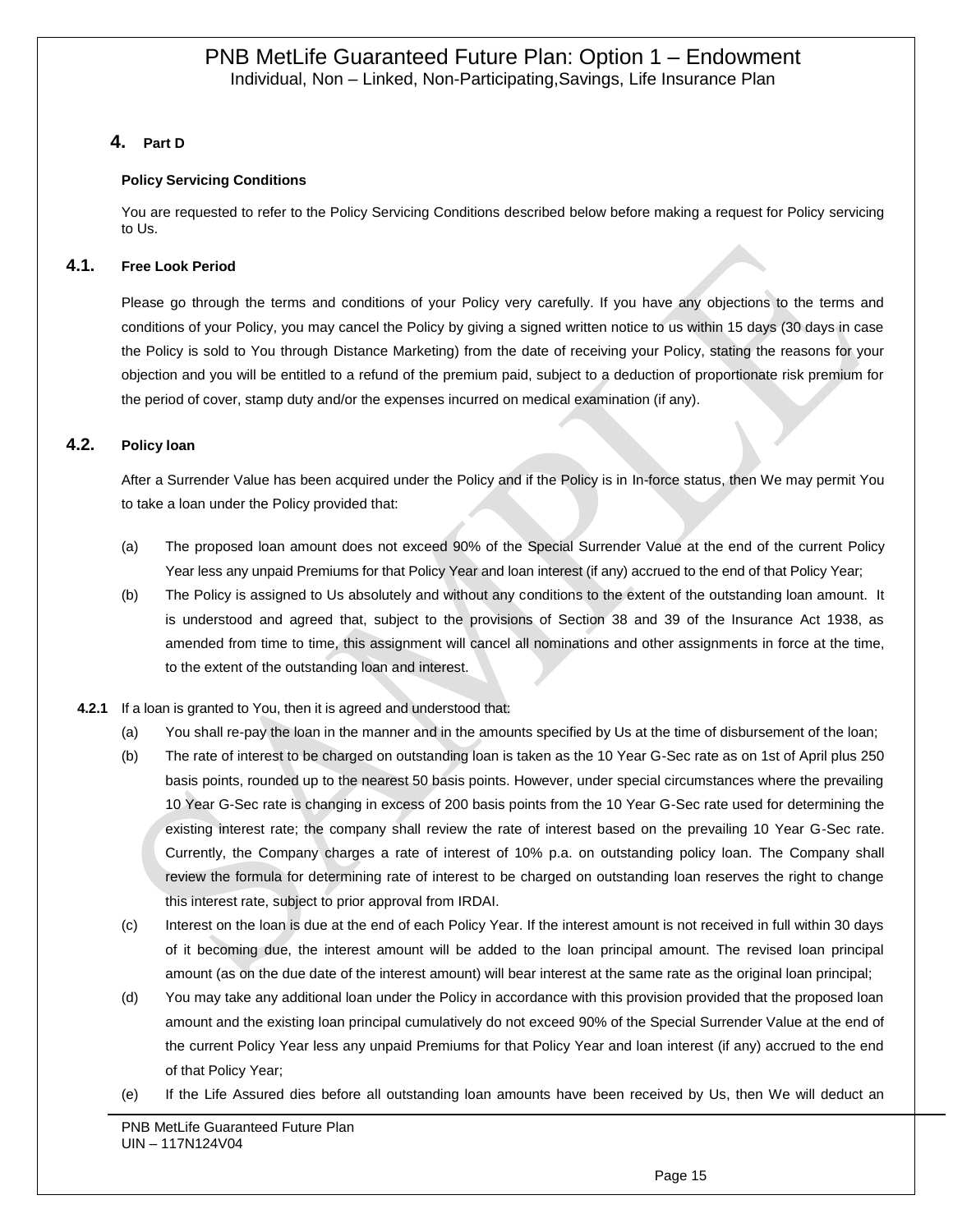amount equal to the outstanding loan amount plus the interest due thereon from the Death Benefit payable under the Policy.

(f) If the outstanding loan amounts have not been received by Us by the Surrender Date or Maturity Date, We will deduct an amount equal to the outstanding loan amount plus the interest due thereon from the Maturity Benefit or Surrender Benefit payable under the Policy.

## **4.3. Premium Discontinuance**

If you discontinue paying premium, your policy will be Lapsed or Paid-Up

## **4.3.1 Lapse**

(a) If all due Installment Premiums for at least the first two consecutive Policy Years are not paid in full, the Policy lapses at the end of the Grace Period and the risk cover, and Rider benefits, if any, will cease immediately.

The lapsed Policy can be reinstated within the Revival Period. No benefits will be payable under the Policy if the Policy is not reinstated in accordance with the provisions stated in Part D.

## **4.3.2 Reduced Paid-Up Value**

If a policy has acquired a non-zero Surrender Value and future due instalment premiums are not paid, the policyholder shall have the option to either surrender the policy or continue it as a paid-up policy with reduced benefits.

Once the policy becomes paid-up with reduced benefits;

Rider benefits (if any), shall cease immediately after payment of surrender value with respect to rider benefits (if applicable).

If the policyholder does not surrender the policy and policy continues with reduced benefits, following shall be payable:

| <b>Benefits</b>            | Payout                                                                                                                                                                                                                                                                                                                                                                                                                                                                                                                                                                                                                                                                                                                                                                                  |
|----------------------------|-----------------------------------------------------------------------------------------------------------------------------------------------------------------------------------------------------------------------------------------------------------------------------------------------------------------------------------------------------------------------------------------------------------------------------------------------------------------------------------------------------------------------------------------------------------------------------------------------------------------------------------------------------------------------------------------------------------------------------------------------------------------------------------------|
| Death Benefit              | On death of Life assured, Paid-Up Sum Assured on death is payable as lump sum, where Paid-Up<br>Sum Assured on death is defined as higher of:<br>Annualized Premium $X$ Death Benefit Multiple $X$ (t / n)<br>Paid-Up Basic sum assured, which is the absolute amount assured to be paid on death<br>105% of total premiums paid up to the date of death<br>Where;<br>Paid-up Basic Sum Assured is defined as Basic Sum Assured X (t / n); and<br>"t" refers the Number of Installment Premiums paid and "n" refers the Number of Installment<br>Premiums payable during the PPT.<br>Paid-up Sum Assured on Death shall not be less than Total Premiums paid plus the Accrued<br>Guaranteed Additions. The policy cover terminates with the payment of Paid-up Sum Assured on<br>Death. |
| Maturity<br><b>Benefit</b> | On survival of Life till Maturity Date, Reduced Paid-up Sum Assured on Maturity (if applicable) is<br>payable as lumpsum;<br>Where,<br>Reduced Paid-up Sum Assured on Maturity is defined as:                                                                                                                                                                                                                                                                                                                                                                                                                                                                                                                                                                                           |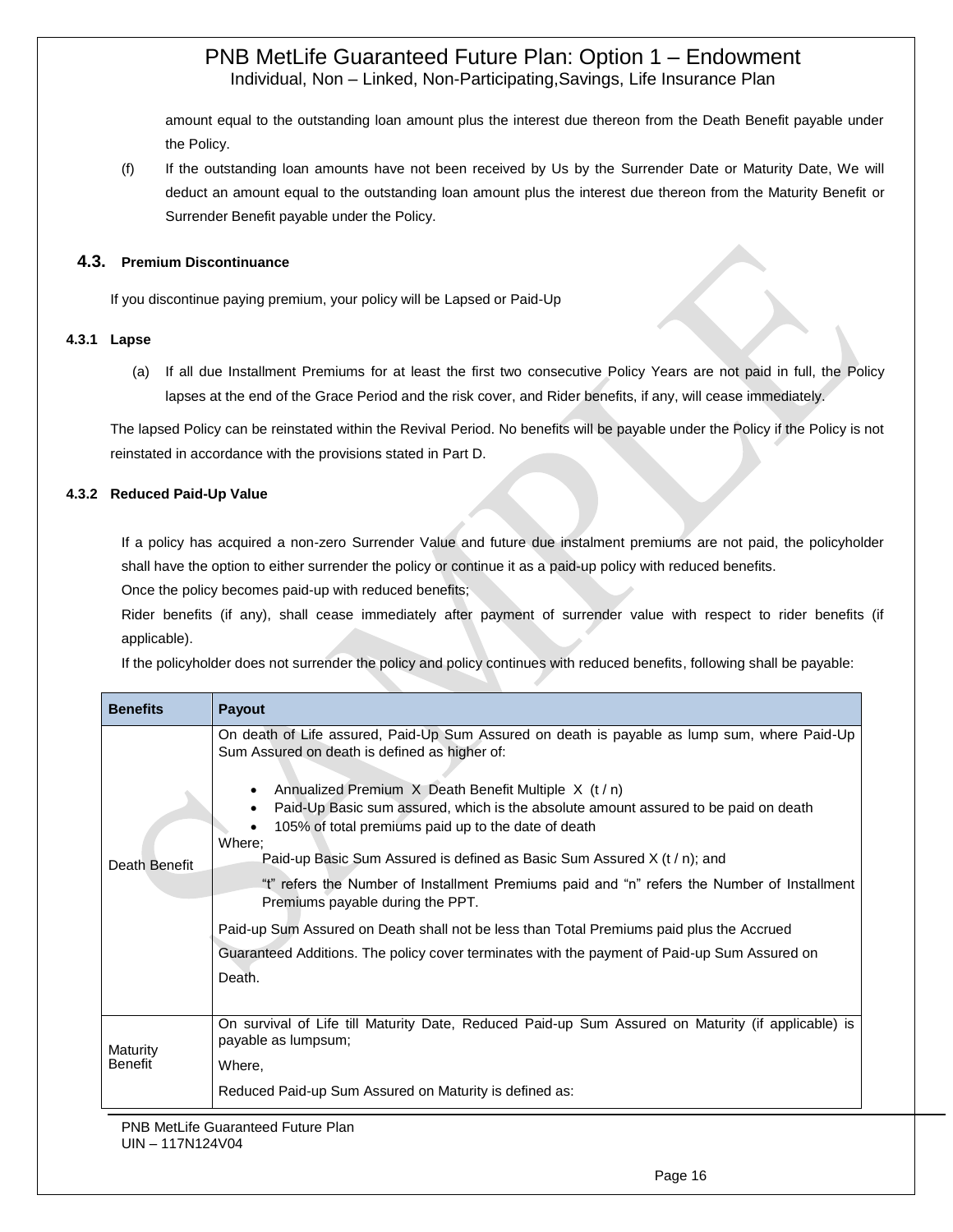| Total Premiums paid plus accrued Guaranteed Additions;                             |
|------------------------------------------------------------------------------------|
| The policy cover terminates with the payment of maturity benefit at maturity date. |

#### **4.4. Surrender**

If all due premiums have been paid for at least two consecutive years, the policy shall acquire a Guaranteed Surrender Value.

The policy will be terminated after payment of Surrender value. The Surrender value payable shall be higher of Guaranteed Surrender Value and Special Surrender Value as given below:

#### **Guaranteed Surrender Value:**

GSV = {GSV Factor multiplied by Total instalment premiums paid less survival benefits already paid, if applicable, till the date of Surrender}; subject to a minimum of zero.

The GSV Factors are as mentioned below:

#### **For Limited pay policies:**

| Policy Term-             | 12    | 13    | 14    | 15    | 16    | 17    | 18    | 19    | 20    | 21    | 22    | 23    | 24    | 25    | 26    | 27    | 28    | 29    | 30    | 31    | 32    |
|--------------------------|-------|-------|-------|-------|-------|-------|-------|-------|-------|-------|-------|-------|-------|-------|-------|-------|-------|-------|-------|-------|-------|
| Policy Year of Surrender |       |       |       |       |       |       |       |       |       |       |       |       |       |       |       |       |       |       |       |       |       |
|                          | 0.0%  | 0.0%  | 0.0%  | 0.0%  | 0.0%  | 0.0%  | 0.0%  | 0.0%  | 0.0%  | 0.0%  | 0.0%  | 0.0%  | 0.0%  | 0.0%  | 0.0%  | 0.0%  | 0.0%  | 0.0%  | 0.0%  | 0.0%  | 0.0%  |
| $\overline{2}$           | 30.0% | 30.0% | 30.0% | 30.0% | 30.0% | 30.0% | 30.0% | 30.0% | 30.0% | 30.0% | 30.0% | 30.0% | 30.0% | 30.0% | 30.0% | 30.0% | 30.0% | 30.0% | 30.0% | 30.0% | 30.0% |
| $\overline{\mathbf{3}}$  | 35.0% | 35.0% | 35.0% | 35.0% | 35.0% | 35.0% | 35.0% | 35.0% | 35.0% | 35.0% | 35.0% | 35.0% | 35.0% | 35.0% | 35.0% | 35.0% | 35.0% | 35.0% | 35.0% | 35.0% | 35.0% |
|                          | 50.0% | 50.0% | 50.0% | 50.0% | 50.0% | 50.0% | 50.0% | 50.0% | 50.0% | 50.0% | 50.0% | 50.0% | 50.0% | 50.0% | 50.0% | 50.0% | 50.0% | 50.0% | 50.0% | 50.0% | 50.0% |
| 5                        | 50.0% | 50.0% | 50.0% | 50.0% | 50.0% | 50.0% | 50.0% | 50.0% | 50.0% | 50.0% | 50.0% | 50.0% | 50.0% | 50.0% | 50.0% | 50.0% | 50.0% | 50.0% | 50.0% | 50.0% | 50.0% |
| 6                        | 50.0% | 50.0% | 50.0% | 50.0% | 50.0% | 50.0% | 50.0% | 50.0% | 50.0% | 50.0% | 50.0% | 50.0% | 50.0% | 50.0% | 50.0% | 50.0% | 50.0% | 50.0% | 50.0% | 50.0% | 50.0% |
| 7                        | 50.0% | 50.0% | 50.0% | 50.0% | 50.0% | 50.0% | 50.0% | 50.0% | 50.0% | 50.0% | 50.0% | 50.0% | 50.0% | 50.0% | 50.0% | 50.0% | 50.0% | 50.0% | 50.0% | 50.0% | 50.0% |
| 8                        | 60.0% | 58.0% | 56.7% | 55.7% | 55.0% | 54.4% | 54.0% | 53.6% | 53.3% | 53.1% | 52.9% | 52.7% | 52.5% | 52.4% | 52.2% | 52.1% | 52.0% | 51.9% | 51.8% | 51.7% | 51.7% |
| 9                        | 70.0% | 66.0% | 63.3% | 61.4% | 60.0% | 58.9% | 58.0% | 57.3% | 56.7% | 56.2% | 55.7% | 55.3% | 55.0% | 54.7% | 54.4% | 54.2% | 54.0% | 53.8% | 53.6% | 53.5% | 53.3% |
| 10                       | 80.0% | 74.0% | 70.0% | 67.1% | 65.0% | 63.3% | 62.0% | 60.9% | 60.0% | 59.2% | 58.6% | 58.0% | 57.5% | 57.1% | 56.7% | 56.3% | 56.0% | 55.7% | 55.5% | 55.2% | 55.0% |
| 11                       | 90.0% | 82.0% | 76.7% | 72.9% | 70.0% | 67.8% | 66.0% | 64.5% | 63.3% | 62.3% | 61.4% | 60.7% | 60.0% | 59.4% | 58.9% | 58.4% | 58.0% | 57.6% | 57.3% | 57.0% | 56.7% |
| 12                       | 90.0% | 90.0% | 83.3% | 78.6% | 75.0% | 72.2% | 70.0% | 68.2% | 66.7% | 65.4% | 64.3% | 63.3% | 62.5% | 61.8% | 61.1% | 60.5% | 60.0% | 59.5% | 59.1% | 58.7% | 58.3% |
| 13                       | 0.0%  | 90.0% | 90.0% | 84.3% | 80.0% | 76.7% | 74.0% | 71.8% | 70.0% | 68.5% | 67.1% | 66.0% | 65.0% | 64.1% | 63.3% | 62.6% | 62.0% | 61.4% | 60.9% | 60.4% | 60.0% |
| 14                       | 0.0%  | 0.0%  | 90.0% | 90.0% | 85.0% | 81.1% | 78.0% | 75.5% | 73.3% | 71.5% | 70.0% | 68.7% | 67.5% | 66.5% | 65.6% | 64.7% | 64.0% | 63.3% | 62.7% | 62.2% | 61.7% |
| 15                       | 0.0%  | 0.0%  | 0.0%  | 90.0% | 90.0% | 85.6% | 82.0% | 79.1% | 76.7% | 74.6% | 72.9% | 71.3% | 70.0% | 68.8% | 67.8% | 66.8% | 66.0% | 65.2% | 64.5% | 63.9% | 63.3% |
| 16                       | 0.0%  | 0.0%  | 0.0%  | 0.0%  | 90.0% | 90.0% | 86.0% | 82.7% | 80.0% | 77.7% | 75.7% | 74.0% | 72.5% | 71.2% | 70.0% | 68.9% | 68.0% | 67.1% | 66.4% | 65.7% | 65.0% |
| 17                       | 0.0%  | 0.0%  | 0.0%  | 0.0%  | 0.0%  | 90.0% | 90.0% | 86.4% | 83.3% | 80.8% | 78.6% | 76.7% | 75.0% | 73.5% | 72.2% | 71.1% | 70.0% | 69.0% | 68.2% | 67.4% | 66.7% |
| 18                       | 0.0%  | 0.0%  | 0.0%  | 0.0%  | 0.0%  | 0.0%  | 90.0% | 90.0% | 86.7% | 83.8% | 81.4% | 79.3% | 77.5% | 75.9% | 74.4% | 73.2% | 72.0% | 71.0% | 70.0% | 69.1% | 68.3% |
| 19                       | 0.0%  | 0.0%  | 0.0%  | 0.0%  | 0.0%  | 0.0%  | 0.0%  | 90.0% | 90.0% | 86.9% | 84.3% | 82.0% | 80.0% | 78.2% | 76.7% | 75.3% | 74.0% | 72.9% | 71.8% | 70.9% | 70.0% |
| 20                       | 0.0%  | 0.0%  | 0.0%  | 0.0%  | 0.0%  | 0.0%  | 0.0%  | 0.0%  | 90.0% | 90.0% | 87.1% | 84.7% | 82.5% | 80.6% | 78.9% | 77.4% | 76.0% | 74.8% | 73.6% | 72.6% | 71.7% |
| 21                       | 0.0%  | 0.0%  | 0.0%  | 0.0%  | 0.0%  | 0.0%  | 0.0%  | 0.0%  | 0.0%  | 90.0% | 90.0% | 87.3% | 85.0% | 82.9% | 81.1% | 79.5% | 78.0% | 76.7% | 75.5% | 74.3% | 73.3% |
| 22                       | 0.0%  | 0.0%  | 0.0%  | 0.0%  | 0.0%  | 0.0%  | 0.0%  | 0.0%  | 0.0%  | 0.0%  | 90.0% | 90.0% | 87.5% | 85.3% | 83.3% | 81.6% | 80.0% | 78.6% | 77.3% | 76.1% | 75.0% |
| 23                       | 0.0%  | 0.0%  | 0.0%  | 0.0%  | 0.0%  | 0.0%  | 0.0%  | 0.0%  | 0.0%  | 0.0%  | 0.0%  | 90.0% | 90.0% | 87.6% | 85.6% | 83.7% | 82.0% | 80.5% | 79.1% | 77.8% | 76.7% |
| 24                       | 0.0%  | 0.0%  | 0.0%  | 0.0%  | 0.0%  | 0.0%  | 0.0%  | 0.0%  | 0.0%  | 0.0%  | 0.0%  | 0.0%  | 90.0% | 90.0% | 87.8% | 85.8% | 84.0% | 82.4% | 80.9% | 79.6% | 78.3% |
| 25                       | 0.0%  | 0.0%  | 0.0%  | 0.0%  | 0.0%  | 0.0%  | 0.0%  | 0.0%  | 0.0%  | 0.0%  | 0.0%  | 0.0%  | 0.0%  | 90.0% | 90.0% | 87.9% | 86.0% | 84.3% | 82.7% | 81.3% | 80.0% |
| 26                       | 0.0%  | 0.0%  | 0.0%  | 0.0%  | 0.0%  | 0.0%  | 0.0%  | 0.0%  | 0.0%  | 0.0%  | 0.0%  | 0.0%  | 0.0%  | 0.0%  | 90.0% | 90.0% | 88.0% | 86.2% | 84.5% | 83.0% | 81.7% |
| 27                       | 0.0%  | 0.0%  | 0.0%  | 0.0%  | 0.0%  | 0.0%  | 0.0%  | 0.0%  | 0.0%  | 0.0%  | 0.0%  | 0.0%  | 0.0%  | 0.0%  | 0.0%  | 90.0% | 90.0% | 88.1% | 86.4% | 84.8% | 83.3% |
| 28                       | 0.0%  | 0.0%  | 0.0%  | 0.0%  | 0.0%  | 0.0%  | 0.0%  | 0.0%  | 0.0%  | 0.0%  | 0.0%  | 0.0%  | 0.0%  | 0.0%  | 0.0%  | 0.0%  | 90.0% | 90.0% | 88.2% | 86.5% | 85.0% |
| 29                       | 0.0%  | 0.0%  | 0.0%  | 0.0%  | 0.0%  | 0.0%  | 0.0%  | 0.0%  | 0.0%  | 0.0%  | 0.0%  | 0.0%  | 0.0%  | 0.0%  | 0.0%  | 0.0%  | 0.0%  | 90.0% | 90.0% | 88.3% | 86.7% |
| 30                       | 0.0%  | 0.0%  | 0.0%  | 0.0%  | 0.0%  | 0.0%  | 0.0%  | 0.0%  | 0.0%  | 0.0%  | 0.0%  | 0.0%  | 0.0%  | 0.0%  | 0.0%  | 0.0%  | 0.0%  | 0.0%  | 90.0% | 90.0% | 88.3% |
| 31                       | 0.0%  | 0.0%  | 0.0%  | 0.0%  | 0.0%  | 0.0%  | 0.0%  | 0.0%  | 0.0%  | 0.0%  | 0.0%  | 0.0%  | 0.0%  | 0.0%  | 0.0%  | 0.0%  | 0.0%  | 0.0%  | 0.0%  | 90.0% | 90.0% |
| 32                       | 0.0%  | 0.0%  | 0.0%  | 0.0%  | 0.0%  | 0.0%  | 0.0%  | 0.0%  | 0.0%  | 0.0%  | 0.0%  | 0.0%  | 0.0%  | 0.0%  | 0.0%  | 0.0%  | 0.0%  | 0.0%  | 0.0%  | 0.0%  | 90.0% |

# **Special Surrender Value (SSV):**

The SSV shall be equal to the GSV in policy years 2, 3 , 4 and 5 . From the 6th policy year onwards, SSV will be computed as described below. Special Surrender Value is the surrender value specified by Us on receipt of a request for surrender and shall be calculated on the following approach using Special Surrender Value Factors:

SSV = {Reduced Paid-up Sum Assured on Maturity x SSV Factors less Guaranteed Income Payouts already paid till date of surrender, if any }

Where,

Reduced Paid-up Sum Assured on Maturity is defined as: Total Premiums paid plus accrued Guaranteed Additions plus accrued Wealth Additions (if applicable) till the date of Surrender.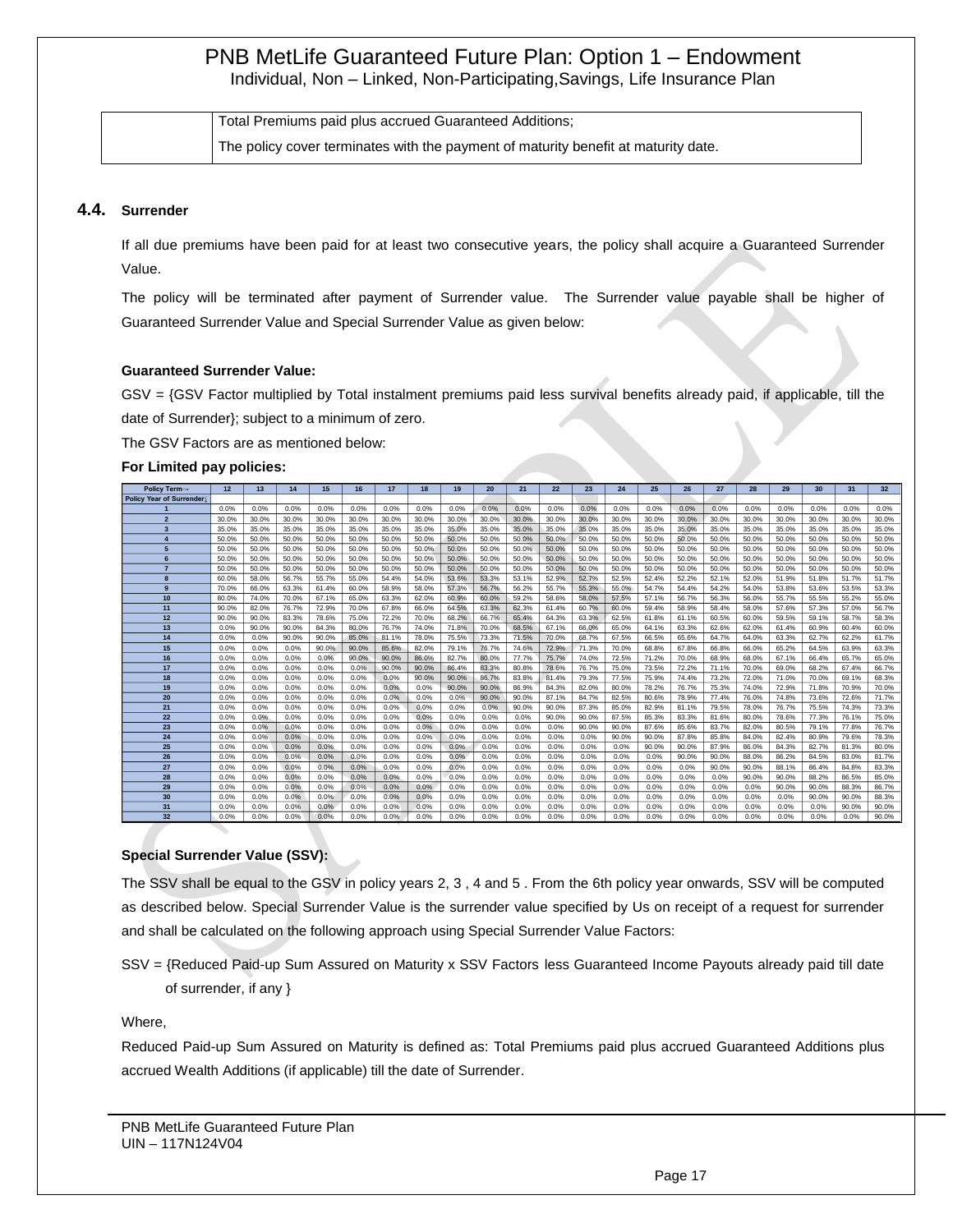SSV is not guaranteed and the Company can change these SSV factors at any time during the term of the policy, subject to prior approval from IRDAI.

## **4.5. Policy Revival**

A Policy that has Lapsed or that has been converted to a Paid-up Policy in accordance with Section 4.4 may be revived during the Revival Period by giving Us written notice to revive the Policy, provided that:

A policy in lapsed or reduced paid-up condition can be revived during the revival period by paying the arrears of instalment premiums along with interest at prevailing rate of interest, if any.

The Company may change this interest rate from time to time. Currently, the Company charges 8.00% p.a. interest on revivals.

The rate of interest is calculated as the 10 Year G-Sec rate as on 1st of April plus 50 basis points, rounded up to the nearest 50 basis points. The Company will review the rate on an annual basis in April based on the prevailing 10 Year G-Sec rate. However, under special circumstances where the prevailing 10 Year G-Sec rate is changing in excess of 200 basis points from the G-Sec rate used for calculating the current interest rate, the company shall review the interest rate based on the prevailing 10 Year G-Sec rate.

This formula will be reviewed annually and only altered subject to prior approval of IRDA of India.

The revival of the policy will be subject to Board approved underwriting Policy. A surrendered Policy cannot be revived.

The Company may revive the lapsed policy by imposing such extra premium as it deems fit as per the Board approved underwriting policy.

In the event of revival of the policy as per terms and conditions stated above, Guaranteed Additions and Booster Additions (if applicable) corresponding to all the installment premiums paid on revival shall accrue in the policy as if the policy had continued without any break.

Process as stated herein shall be followed with respect to benefit payouts:

Revival during PPT: All benefit payouts shall be made when due as if the policy had continued without any break. Revival after PPT: Sum of all Guaranteed Income Payouts (if any) payable during the period for which the policy was in reduced paid-up status shall be accumulated at 5% interest rate and will be paid as lumpsum upon revival of the policy. The other benefits which fall due subsequently in the policy tenure shall be paid as and when due.

# **4.6. Termination of the Policy**

The Policy will be terminated on the earliest of the following:

- a. Cancellation during Free-look period.
- b. The date of payment of Surrender Value.
- c. At the expiry of the Revival Period, if the Policy has not been revived and provided the said Policy has not been converted into a Reduced Paid-Up Policy in accordance with clause 4.3.2
- d. On payment of the Death Benefit or Maturity Benefit, whichever applicable.
- e. on return of eligible premium/surrender value under suicide clause.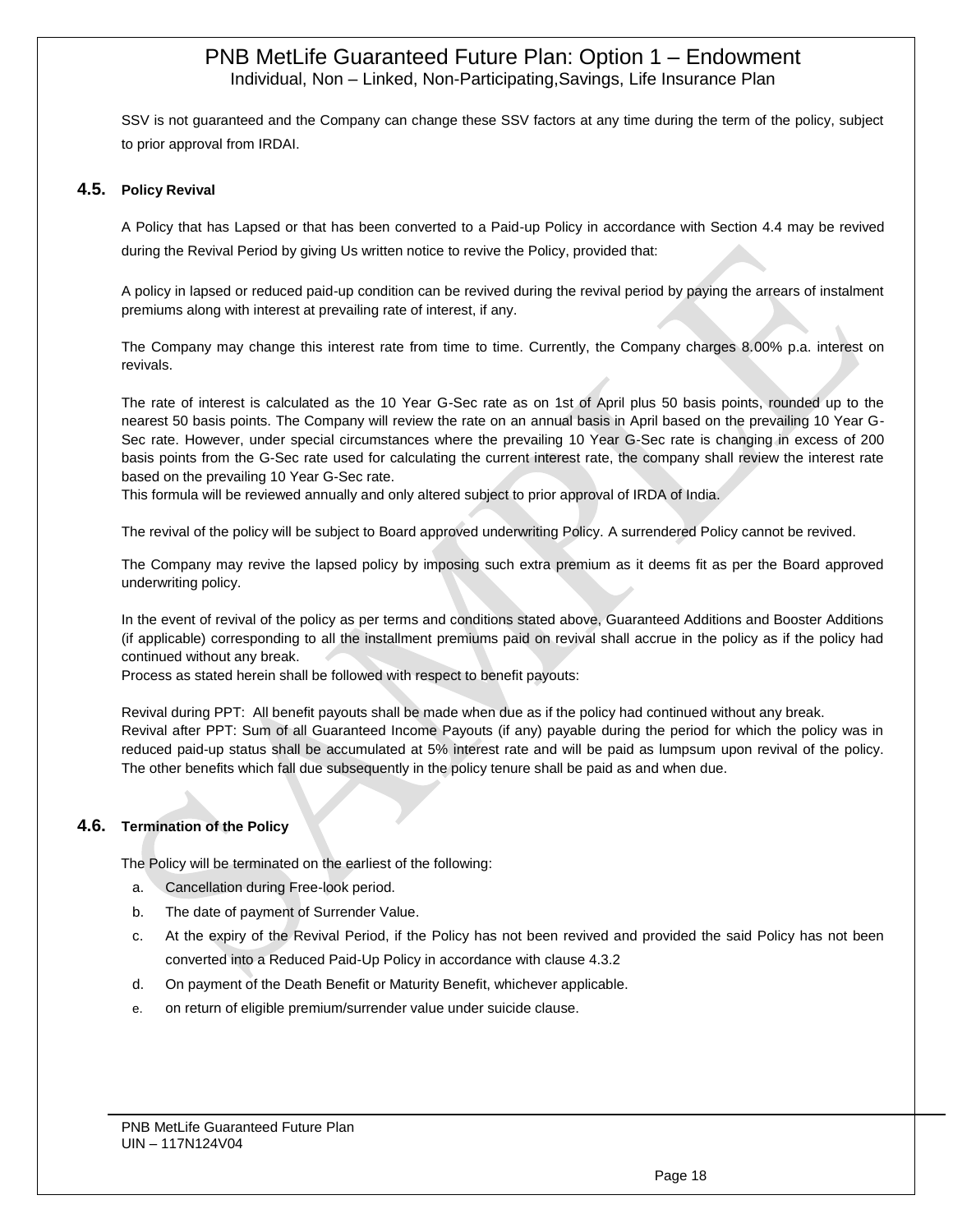# PNB MetLife Guaranteed Future Plan Individual, Non – Linked, Non-Participating ,Savings, Life Insurance Plan

# **5. Part E**

**Not applicable**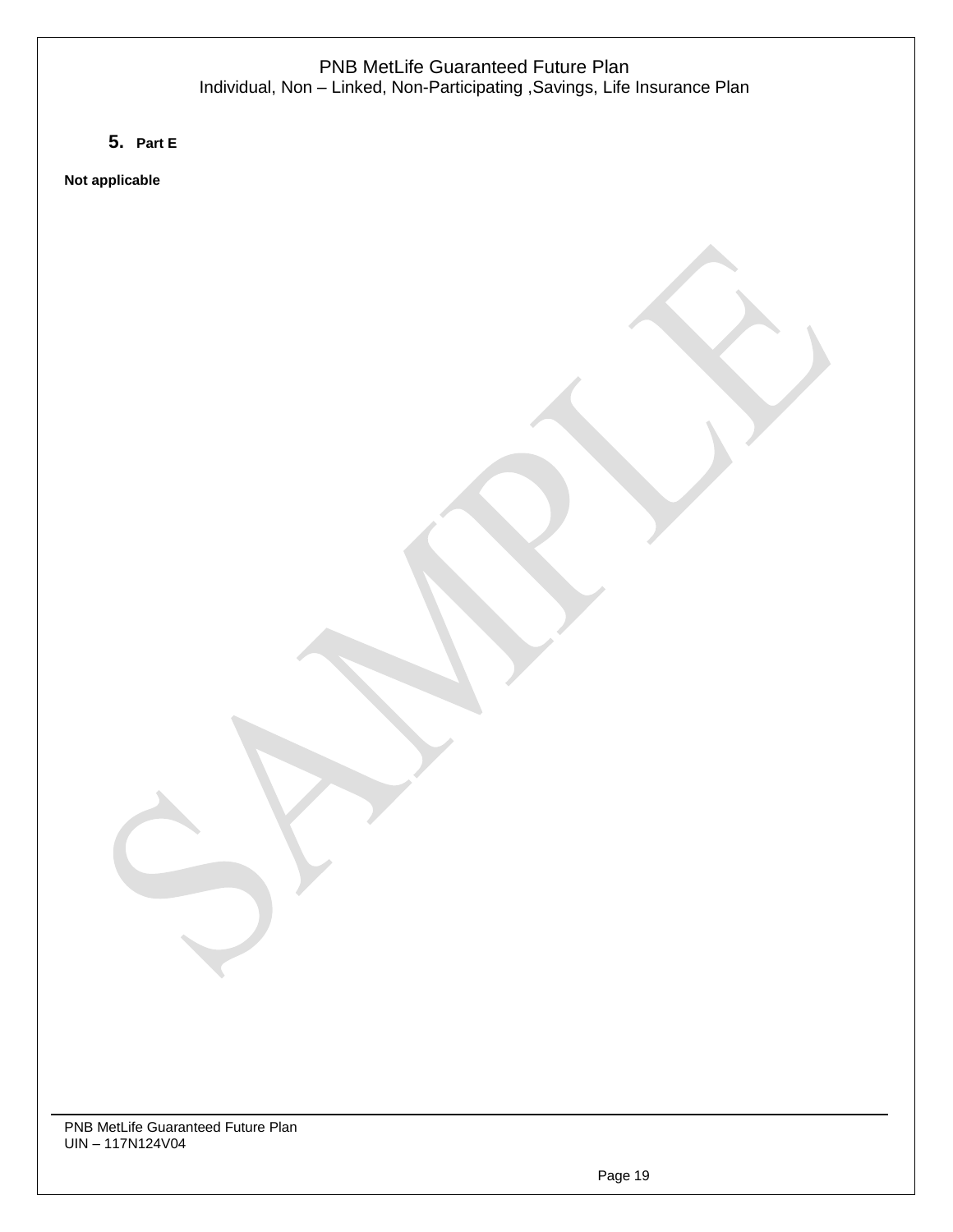# **6. Part F**

# **General Terms & Conditions**

The following general terms and conditions are applicable to your Policy. If you wish to change the nomination or assign the Policy or update your/Nominee's address or other contact details in our records, you should do so only through the forms prescribed by us for these purposes. These forms are available at our offices or may be obtained from your financial advisor or can be downloaded from our website [www.pnbmetlife.com](http://www.pnbmetlife.com/)

# **6.1. Nomination**

Nomination should be in accordance with provisions of Section 39 of the Insurance Act 1938 as amended from time to time. A Leaflet containing the simplified version of the provisions of Section 39 is enclosed as Annexure A to this Policy for your reference. Nomination of this Policy is not applicable if the Policy has been executed under Section 6 of the Married Women's Property Act 1874

# **6.2. Assignment**

Assignment should be in accordance with provisions of Section 38 of the Insurance Act 1938 as amended from time to time. A Leaflet containing the simplified version of the provisions of Section 38 is enclosed as Annexure A to this Policy for your reference. Assignment of this Policy is not applicable if the Policy has been executed under Section 6 of the Married Women's Property Act 1874.

# **6.3. Claims Procedure**

We will not be obliged to make any payment of the Death Benefit unless and until we have received all of the information and documentation we request, including but not limited to:

- a. The original Policy document;
- b. The claim form prescribed by us, duly completed;
- c. The official death certificate issued by a competent governmental authority
- d. First Information Report, police inquest report and a post-mortem report where the Life Assured's death is due to an unnatural cause;
- e. Proof of title to the Policy where applicable;
- f. Nominee/Appointee/legal heir identification and address proof as per regulatory requirements.
- g. The discharge voucher prescribed by Us, duly completed

## **6.4. Maturity Benefit Payout Procedure**

We will not be obliged to make any payment of the Maturity Benefit unless and until we have received all of the information and documentation we request, including but not limited to:

- a. The original Policy document;
- b. The duly completed claim form prescribed by us.
- c. The duly completed discharge voucher prescribed by us.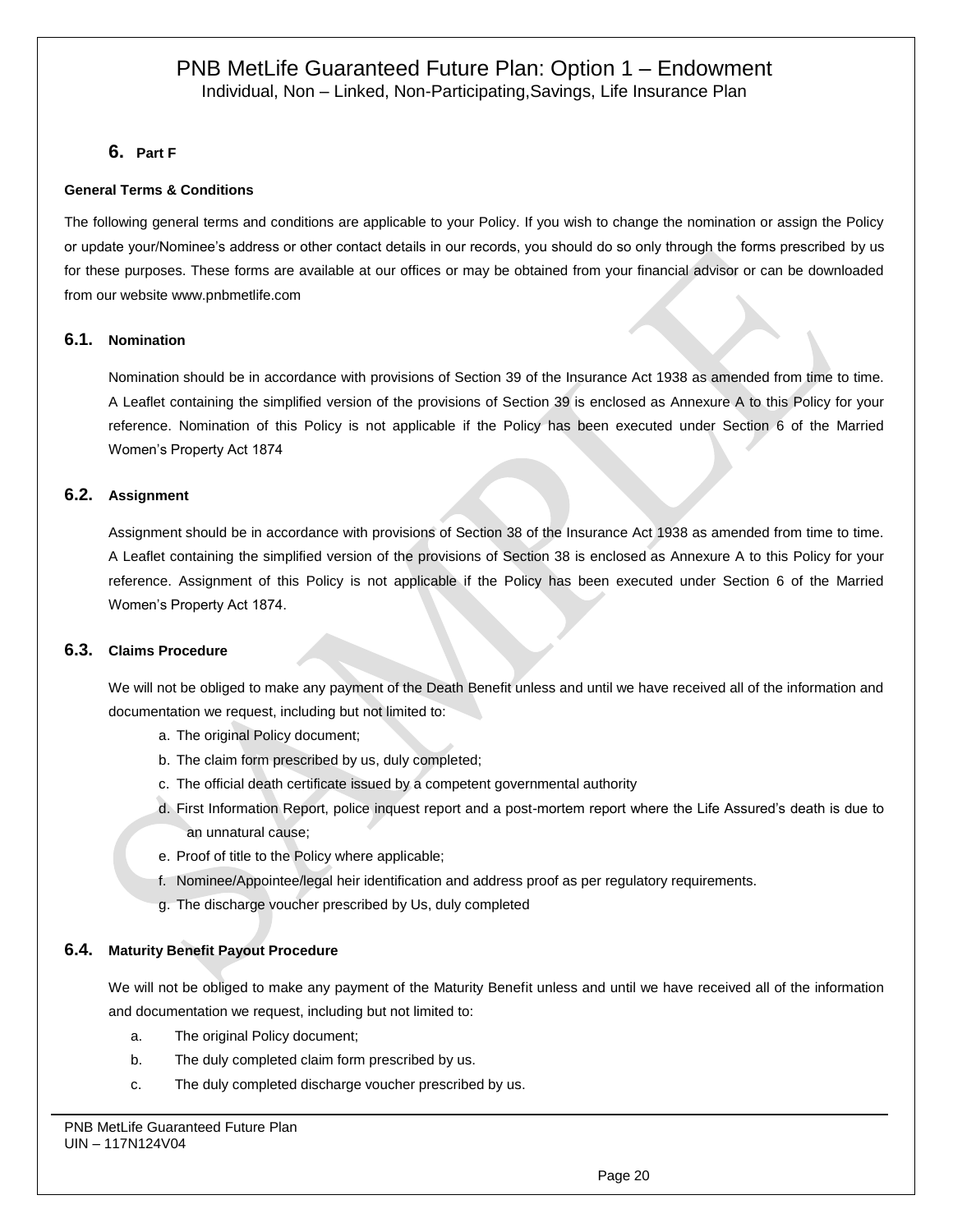# **6.5. Taxation**

The tax benefits on the Policy shall be as per the prevailing tax laws in India and amendments thereto from time to time. In respect of any payment made or to be made under or in relation to this Policy, we will deduct or charge or recover taxes including service tax and other levies as applicable at such rates as notified by the government or such other body authorized by the government from time to time. Tax laws are subject to change.

# **6.6. Currency & Place of Payment**

All amounts payable either to or by us will be paid in the currency shown in the Schedule.

# **6.7. Fraud and Misstatement**

Fraud **and Misstatement** would be dealt with in accordance with provisions of Section 45 of the Insurance Act 1938 as amended from time to time. A Leaflet containing the simplified version of the provisions of Section 45 is enclosed in Annexure A for your reference.

# **6.8. Exclusion**

- 6.8.1. **Suicide exclusion**: If the Life Assured's death is due to suicide within Twelve months from the Date of Commencement of Risk or from the Date of Revival of the Policy as applicable, the Nominee of the Policyholder shall be entitled to receive at least 80% of the Total Premium Paid and received by Us till the date of death of the Life Assured or Surrender Value available as on the date of death of the Life Assured, whichever is higher, provided the Policy is in Inforce status. We shall not be liable to pay any interest on this amount.
- 6.8.2. **Waiting Period for policies sourced through POSP:** For policies sourced through Point of Sales Persons (POSP), a Waiting Period of 90 days will be applicable from date of acceptance of risk (date of commencement as shown in policy schedule). In the event of death within Waiting Period, 100% of Total Premiums Paid shall be payable to the nominee. The Waiting period will not be applicable in case of Accidental death.

# **6.9. Proof of Age**

Subject to Section 45 of the Insurance Act 1938, as amended from time to time if the actual age of the Life Assured differs from the Age stated in the Application then:

- a. If the actual age of Life Assured proves to be higher than what is stated in the Application, the Basic Sum Assured will be adjusted to that which would have been purchased by the amount of premium paid, had the age been correctly stated. The Policy will continue to be in force;
- b. If the actual age proves to be lower than what is stated in the Application, the premium paid in excess will be refunded to you without interest or may be adjusted towards future premium. The Policy will continue to be in force.
- c. If the Life Assured's actual age is such that it would have made him/her ineligible for the insurance cover stated in the Policy, we reserve the right to take such action as may be deemed appropriate including cancellation of the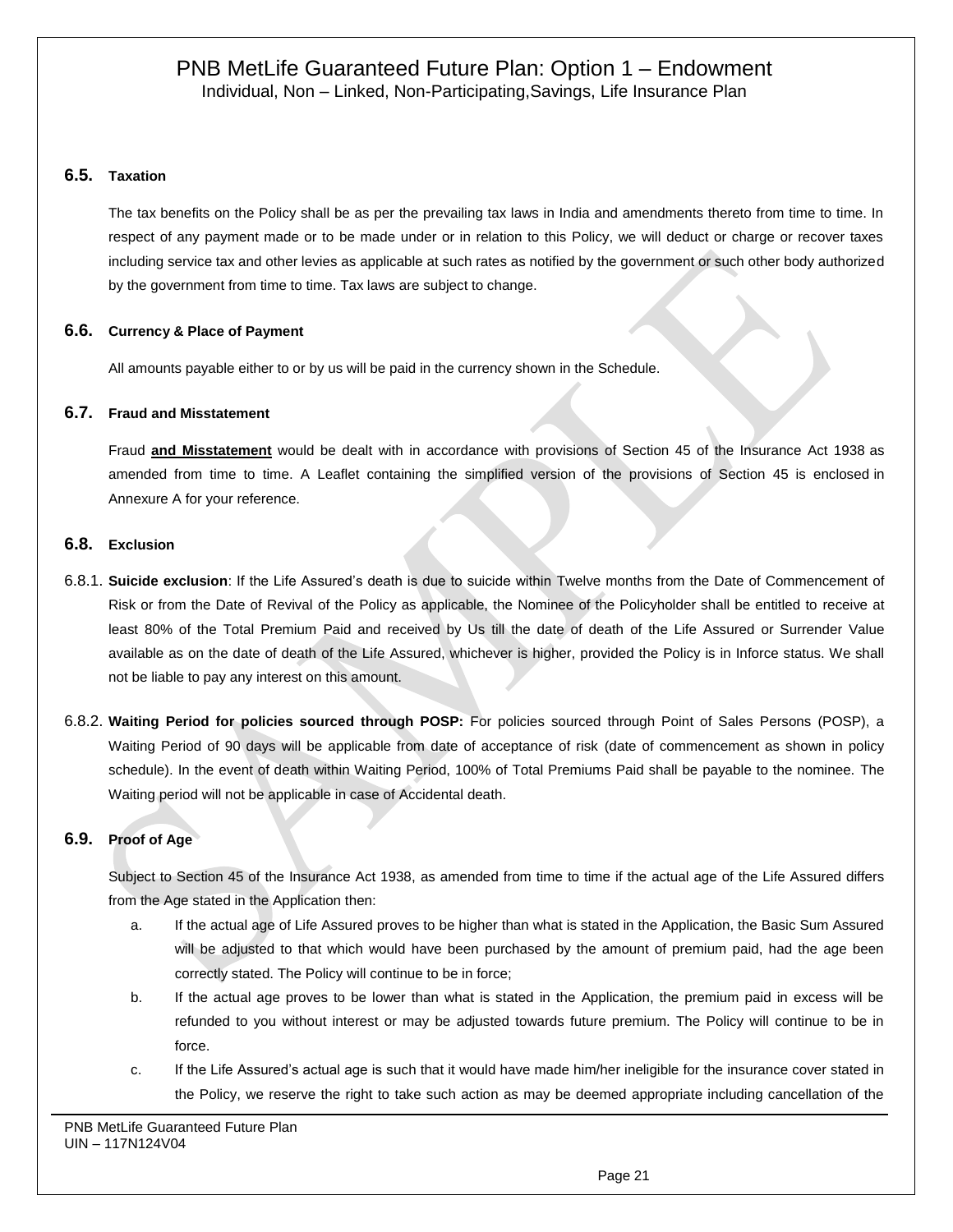Individual, Non – Linked, Non-Participating,Savings, Life Insurance Plan

Policy upon payment of the Surrender Value.

# **6.10. Vesting on attaining age of majority**

If the Policy has been issued on the life of a minor, the Policy will automatically vest in him/her on his/her attaining majority (eighteen years) and thereafter the Life Assured would be the Policyholder and the Company shall enter into all correspondence directly with him. Any assignment or nomination of the Policy contrary to this provision would be null and void against the Us.

# **6.11. Loss of the Policy Document**

If the Policy is lost or destroyed, you may make a written request for a duplicate Policy which we will issue duly endorsed to show that it is in place of the original document. Upon the issue of a duplicate Policy, the original will cease to have any legal force or effect.

# **6.12. Policyholder's Rights**

To exercise Your rights or options, under this Policy, You should follow the procedures stated in this Policy. If You want to change Your Nominee, change an address or exercise any other options under the Policy, you shall do so only using the forms prescribed for each purpose which are available with Your financial advisor, from Our local office or can be downloaded from our website [www.pnbmetlife.com.](http://www.pnbmetlife.com/)

## **6.13. Travel, Residence & Occupation**

This Policy does not impose any restrictions as to travel and residence. This Policy does not impose any restrictions as to occupation.

## **6.14. Governing Law & Jurisdiction**

The terms and conditions of the Policy shall be governed by and be interpreted in accordance with Indian law and all disputes and differences arising under or in relation to the Policy shall be subject to the sole and exclusive jurisdiction of the jurisdictional courts in India.

# **6.15. Our Address for Communication**

All notices and communications in respect of this Policy shall be addressed to us at the following address:

**PNB MetLife India Insurance Co. Ltd, Unit No. 101, First Floor, Techniplex I, Techniplex Complex, Off Veer Savarkar Flyover, S.V. Road, Goregaon (West), Mumbai – 400 062, Maharashtra**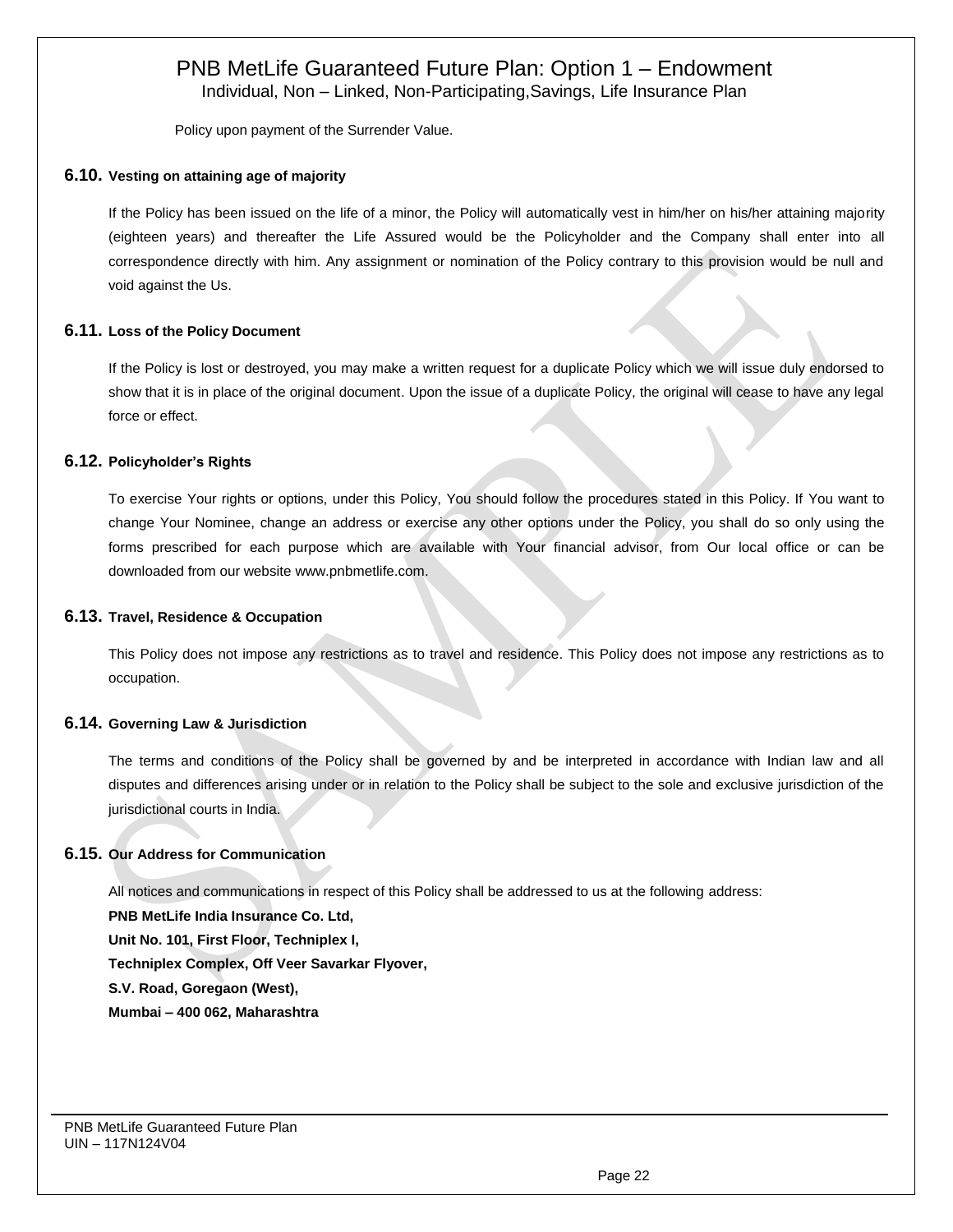# **7. Part G**

# **GRIEVANCE REDRESSAL MECHANISM & OMBUDSMAN DETAILS**

## **7.1. Grievance Redressal Mechanism**

In case You have any query or complaint or grievance, You may approach Our office at the following address:

## **Level 1**

For any complaint/grievance, approach any of Our following touch points:

- Call 1800-425-69-69 (Toll free) or 080-26502244
- **Email a[t india\\_grievancecell@pnbmetlife.co.in](mailto:india_grievancecell@pnbmetlife.co.in)**
- Write to

## **Customer Service Department,**

**1st Floor, Techniplex -1, Techniplex Complex, Off Veer Savarkar Flyover, Goregaon (West), Mumbai – 400062. Phone: +91-22-41790000, Fax: +91-22-41790203**

- **Online through Our website [www.pnbmetlife.com](http://www.pnbmetlife.com/)**
- **Our nearest PNB MetLife branch across the country**

# **Level 2:**

In case not satisfied with the resolution provided by the above touch points, or have not received any response within 10 days, You may

- Write to Our Grievance Redressal Officer at [gro@pnbmetlife.co.in](mailto:gro@pnbmetlife.co.in) or
- Send a letter to

**PNB MetLife India Insurance Co. Ltd, Platinum Towers, 4th Floor, Sohna Road, Sector - 47, Gurgaon – 122002**

Please address Your queries or complaints to our customer services department, and Your grievances to our grievance redressal officer on the address referred above, who are authorized to review Your queries or complaints or grievances and address the same. Please note that only an officer duly authorized by Us has the authority to resolve Your queries or complaints or grievances. We shall in no way be responsible, or liable, or bound by, any replies or communications or undertakings, given by or received from, any financial advisor or any employee who was involved in selling You this Policy.

# **Level 3:**

If You are not satisfied with the response or do not receive a response from Us within fifteen (15) days, You may approach the IRDAI Grievance Cell Centre (IGCC) on the following contact details:

- Online : You can register Your complaint online at [http://www.igms.irda.gov.in](http://www.igms.irda.gov.in/)
- By Post : You can write or fax Your complaints to

|           | <b>Consumer</b>                                         | <b>Affairs</b> |
|-----------|---------------------------------------------------------|----------------|
|           | Insurance Regulatory and Development Authority of India |                |
|           | Sy No. 115/1, Financial District,                       |                |
|           | Nanakramguda, Gachibowli, Hyderabad – 500032, Telangana |                |
| $\bullet$ | By E-mail: E-mail ID: complaints@irdai.gov.in           |                |

**Department**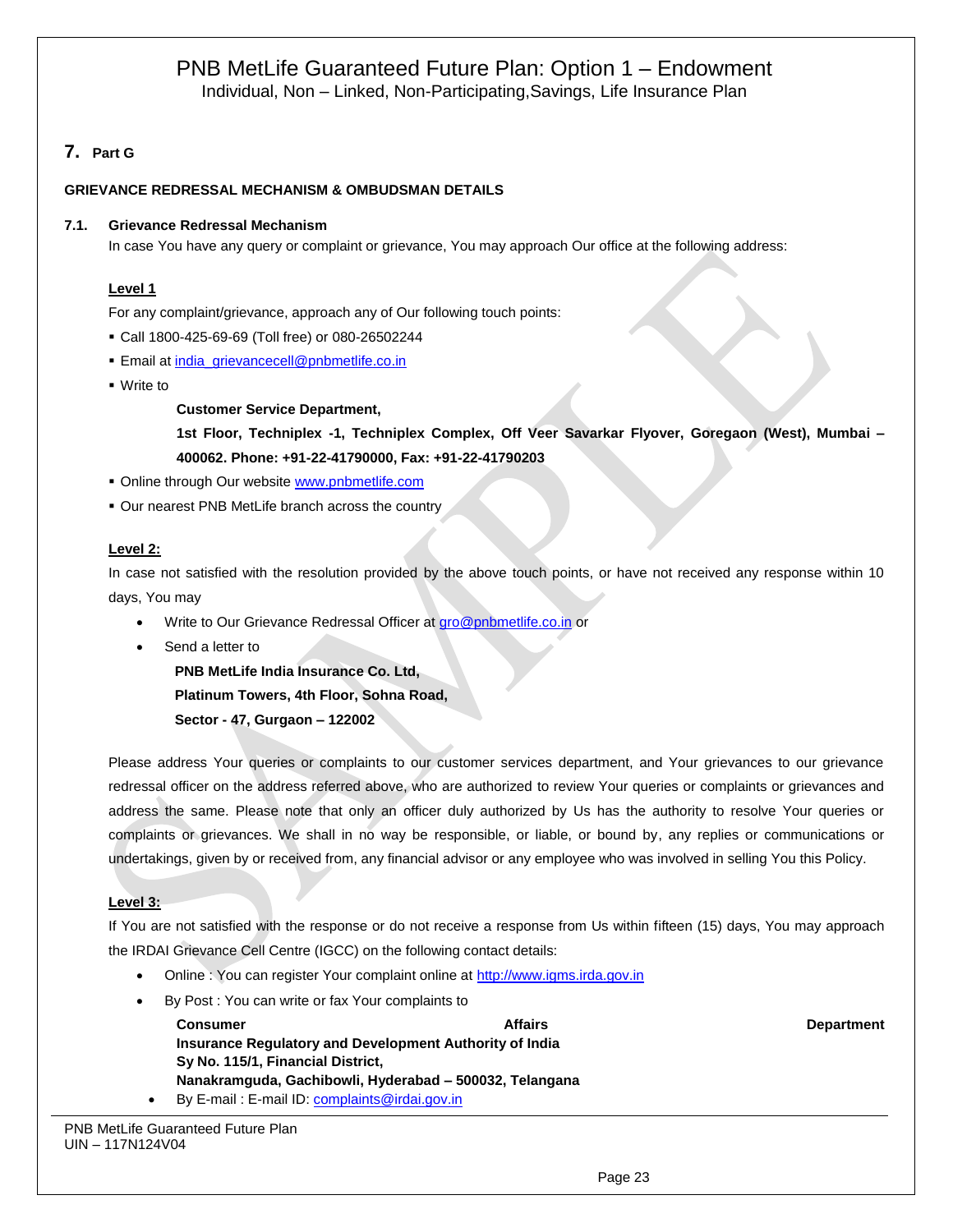Individual, Non – Linked, Non-Participating,Savings, Life Insurance Plan

• By Phone : 1800 4254 732

In case You are not satisfied with the decision/resolution, You may approach the Insurance Ombudsman at the address in the list of Ombudsman below, if Your grievance pertains to:

- Insurance claim that has been rejected or dispute of a claim on legal construction of the Policy;
- Delay in settlement of claim;
- any partial or total repudiation of claims by Us;
- Dispute with regard to premium; or
- Misrepresentation of terms and conditions of the Policy;
- Policy servicing related grievances against Us or Our agent/intermediary;
- Issuance of Policy in non-conformity with the proposal form;
- Non-issuance of the Policy after receipt of premium;or
- Any other matter resulting from the violation of provisions of the Insurance Act, 1938 as amended from time to time or the Regulations, circulars, guidelines or instructions issued by the IRDA of India from time to time or the terms and conditions of the Policy, in so far as they relate to issues mentioned above.
- 1) The complaint should be made in writing duly signed by You, Nominee, Assignee or by Your legal heirs with full name, address and contact information of the complainant, the details of our branch or office against whom the complaint is made, the facts giving rise to the complaint, supported by documents, the nature and extent of the loss caused to the complainant and the relief sought from the Insurance Ombudsman. Per Rule 14(3) of the Insurance Ombudsman Rules, 2017 (Rules), a complaint to the Insurance Ombudsman can be made if the complainant makes a written representation to the Insurer and either the Insurer rejected the complaint or the complainant did not receive any reply within one month after the Insurer received the complaint, or the complainant is not satisfied with the reply given to him by the Insurer. Further, such a complaint to the Insurance Ombudsman can be made and filed, within one year
	- after the order of the Insurer rejecting the representation is received; or
	- after receipt of decision of the Insurer which is not to the satisfaction of the complainant;
	- after expiry of a period of one month from the date of sending the written representation to the Insurer if the Insurer fails to furnish reply to the complainant.
- 2) The Insurance Ombudsman shall be empowered to condone the delay in such cases as he may consider necessary, after calling for objections of the Insurer against the proposed condonation and after recording reasons for condoning the delay and in case the delay is condoned, the date of condonation of delay shall be deemed to be the date of filing of the complaint, for further proceedings under these Rules.
- 3) No complaint before the Insurance Ombudsman shall be maintainable on the same subject matter on which proceedings are pending before or disposed of by any court or consumer forum or arbitrator.

## **7.2. List of Insurance Ombudsman**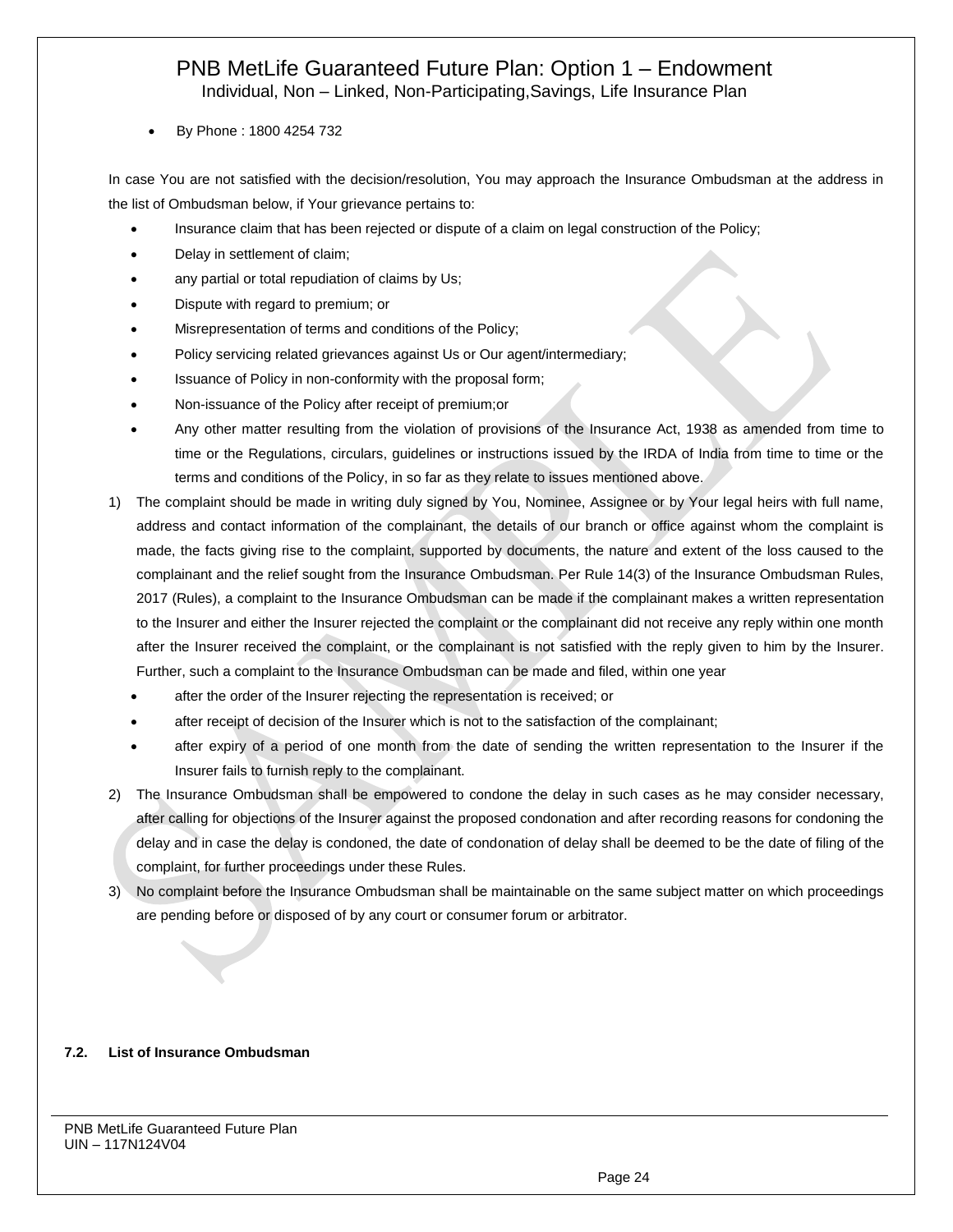Individual, Non – Linked, Non-Participating,Savings, Life Insurance Plan

| <b>Office Details</b>                                                                                                                                                                                                                                                         | <b>Jurisdiction of Office</b><br><b>Union Territory, District)</b>                                                                                                  | Date Of<br><b>Taking</b><br>Charge |
|-------------------------------------------------------------------------------------------------------------------------------------------------------------------------------------------------------------------------------------------------------------------------------|---------------------------------------------------------------------------------------------------------------------------------------------------------------------|------------------------------------|
| <b>AHMEDABAD - Shri Kuldip Singh</b><br>Office of the Insurance Ombudsman,<br>Jeevan Prakash Building, 6th floor,<br>Tilak Marg, Relief Road,<br>Ahmedabad $-380001$ .<br>Tel.: 079 - 25501201/02/05/06<br>Email: bimalokpal.ahmedabad@cioins.co.in                           | Gujarat,<br>Dadra & Nagar Haveli,<br>Daman and Diu.                                                                                                                 | 03/10/2019                         |
| <b>BENGALURU -</b><br>Office of the Insurance Ombudsman,<br>Jeevan Soudha Building, PID No. 57-27-N-19<br>Ground Floor, 19/19, 24th Main Road,<br>JP Nagar, Ist Phase,<br>Bengaluru - 560 078.<br>Tel.: 080 - 26652048 / 26652049<br>Email: bimalokpal.bengaluru@cioins.co.in | Karnataka.                                                                                                                                                          |                                    |
| <b>BHOPAL-</b><br>Office of the Insurance Ombudsman,<br>Janak Vihar Complex, 2nd Floor,<br>6, Malviya Nagar, Opp. Airtel Office,<br>Near New Market,<br>Bhopal - 462 003.<br>Tel.: 0755 - 2769201 / 2769202<br>Fax: 0755 - 2769203<br>Email: bimalokpal.bhopal@cioins.co.in   | Madhya Pradesh<br>Chattisgarh.                                                                                                                                      |                                    |
| <b>BHUBANESHWAR - Shri Suresh Chandra Panda</b><br>Office of the Insurance Ombudsman,<br>62, Forest park,<br>Bhubneshwar - 751 009.<br>Tel.: 0674 - 2596461 /2596455<br>Fax: 0674 - 2596429<br>Email: bimalokpal.bhubaneswar@cioins.co.in                                     | Orissa.                                                                                                                                                             | 11/09/2019                         |
| <b>CHANDIGARH -</b><br>Office of the Insurance Ombudsman,<br>S.C.O. No. 101, 102 & 103, 2nd Floor,<br>Batra Building, Sector 17 - D,<br>Chandigarh $-160017$ .<br>Tel.: 0172 - 2706196 / 2706468<br>Fax: 0172 - 2708274<br>Email: bimalokpal.chandigarh@cioins.co.in          | Punjab,<br>Haryana(excluding Gurugram, Faridabad, Sonepat<br>and Bahadurgarh)<br>Himachal Pradesh, Union Territories of Jammu &<br>Kashmir,<br>Ladakh & Chandigarh. |                                    |
| <b>CHENNAI-</b><br>Office of the Insurance Ombudsman,<br>Fatima Akhtar Court, 4th Floor, 453,<br>Anna Salai, Teynampet,<br>CHENNAI - 600 018.<br>Tel.: 044 - 24333668 / 24335284<br>Fax: 044 - 24333664                                                                       | Tamil Nadu,<br><b>Tamil Nadu</b><br>PuducherryTown and<br>Karaikal (which are part of Puducherry).                                                                  |                                    |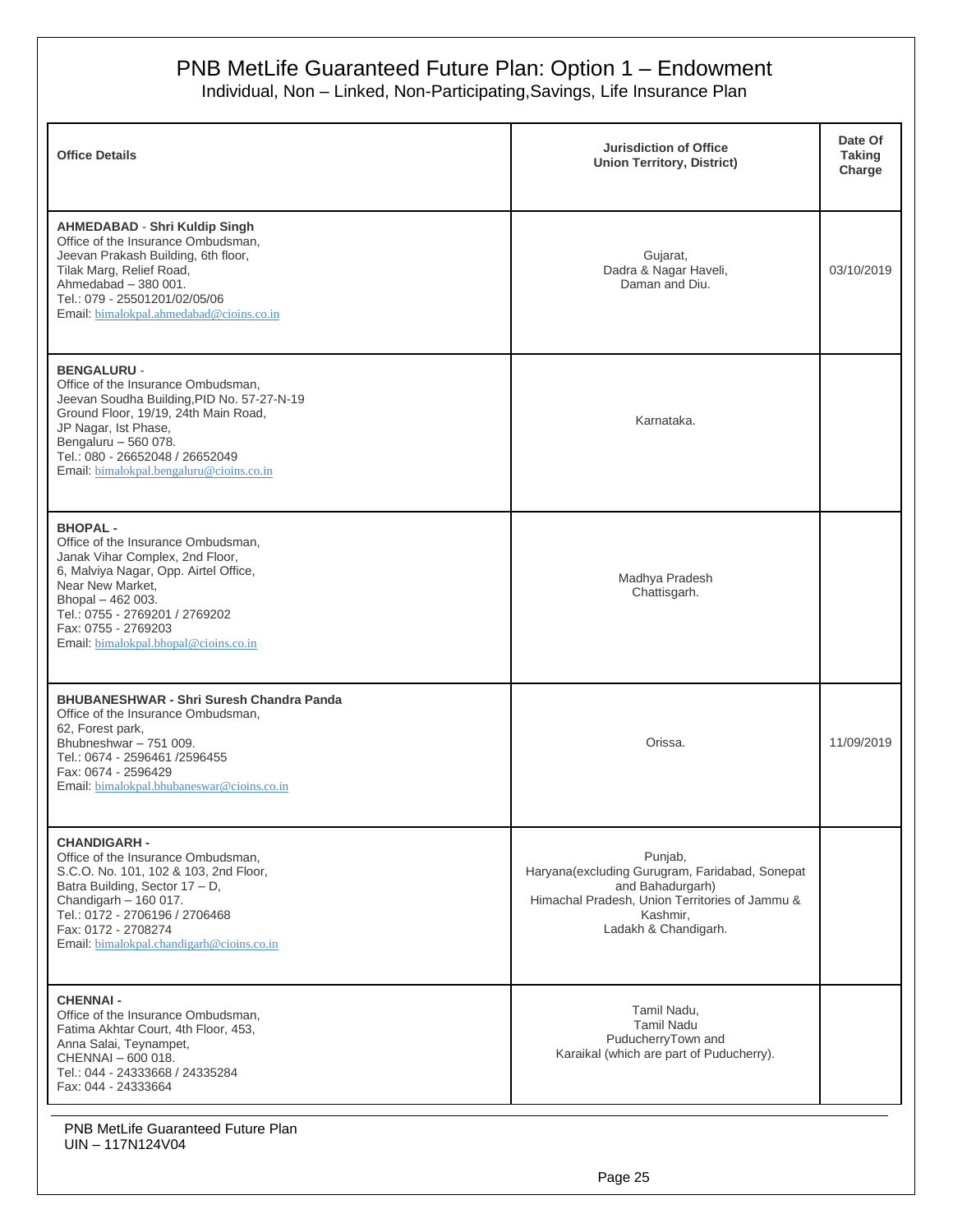Individual, Non – Linked, Non-Participating,Savings, Life Insurance Plan

| <b>Office Details</b>                                                                                                                                                                                                                                                                | <b>Jurisdiction of Office</b><br><b>Union Territory, District)</b>                          | Date Of<br><b>Taking</b><br>Charge |
|--------------------------------------------------------------------------------------------------------------------------------------------------------------------------------------------------------------------------------------------------------------------------------------|---------------------------------------------------------------------------------------------|------------------------------------|
| Email: bimalokpal.chennai@cioins.co.in                                                                                                                                                                                                                                               |                                                                                             |                                    |
| DELHI - Shri Sudhir Krishna<br>Office of the Insurance Ombudsman.<br>2/2 A, Universal Insurance Building,<br>Asaf Ali Road,<br>New Delhi - 110 002.<br>Tel.: 011 - 23232481/23213504<br>Email: bimalokpal.delhi@cioins.co.in                                                         | Delhi &<br>Following Districts of Haryana - Gurugram,<br>Faridabad, Sonepat & Bahadurgarh.  | 12/09/2019                         |
| <b>GUWAHATI-</b><br>Office of the Insurance Ombudsman,<br>Jeevan Nivesh, 5th Floor,<br>Nr. Panbazar over bridge, S.S. Road,<br>Guwahati - 781001(ASSAM).<br>Tel.: 0361 - 2632204 / 2602205<br>Email: bimalokpal.guwahati@cioins.co.in                                                | Assam,<br>Meghalaya,<br>Manipur,<br>Mizoram,<br>Arunachal Pradesh,<br>Nagaland and Tripura. |                                    |
| <b>HYDERABAD -</b><br>Office of the Insurance Ombudsman,<br>6-2-46, 1st floor, "Moin Court",<br>Lane Opp. Saleem Function Palace,<br>A. C. Guards, Lakdi-Ka-Pool,<br>Hyderabad - 500 004.<br>Tel.: 040 - 23312122<br>Fax: 040 - 23376599<br>Email: bimalokpal.hyderabad@cioins.co.in | Andhra Pradesh,<br>Telangana,<br>Yanam and<br>part of Union Territory of Puducherry.        |                                    |
| <b>JAIPUR -</b><br>Office of the Insurance Ombudsman,<br>Jeevan Nidhi - Il Bldg., Gr. Floor,<br>Bhawani Singh Marg,<br>Jaipur - 302 005.<br>Tel.: 0141 - 2740363<br>Email: bimalokpal.jaipur@cioins.co.in                                                                            | Rajasthan.                                                                                  |                                    |
| <b>ERNAKULAM - Ms. Poonam Bodra</b><br>Office of the Insurance Ombudsman,<br>2nd Floor, Pulinat Bldg.,<br>Opp. Cochin Shipyard, M. G. Road,<br>Ernakulam - 682 015.<br>Tel.: 0484 - 2358759 / 2359338<br>Fax: 0484 - 2359336<br>Email: bimalokpal.ernakulam@cioins.co.in             | Kerala,<br>Lakshadweep,<br>Mahe-a part of Union Territory of Puducherry.                    | 07/11/2018                         |
| KOLKATA - Shri P. K. Rath<br>Office of the Insurance Ombudsman,<br>Hindustan Bldg. Annexe, 4th Floor,<br>4, C.R. Avenue,                                                                                                                                                             | West Bengal,<br>Sikkim,<br>Andaman & Nicobar Islands.                                       | 30/09/2019                         |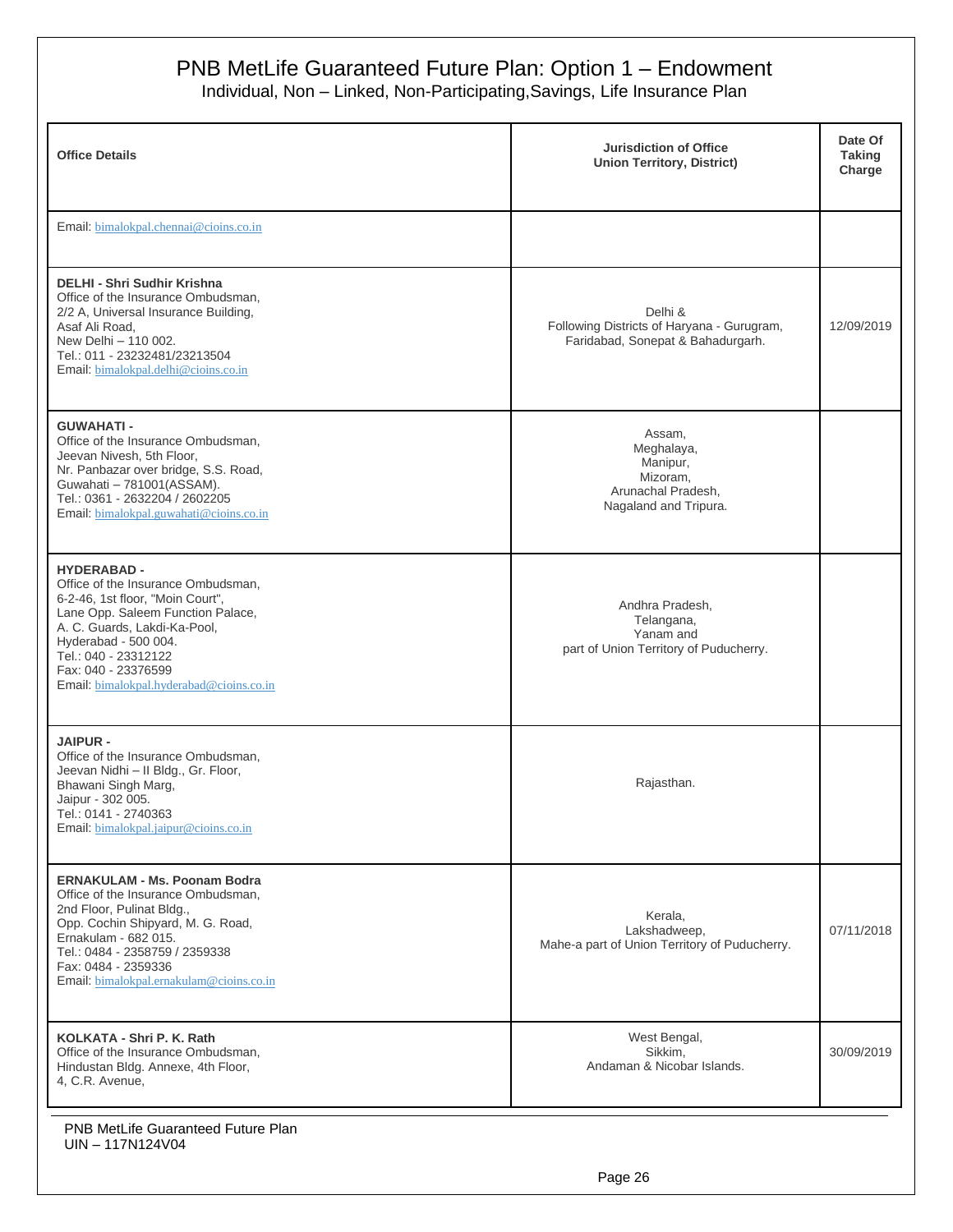Individual, Non – Linked, Non-Participating,Savings, Life Insurance Plan

| <b>Office Details</b>                                                                                                                                                                                                                                                                        | <b>Jurisdiction of Office</b><br><b>Union Territory, District)</b>                                                                                                                                                                                                                                                                                                                                                                                                                                       | Date Of<br><b>Taking</b><br>Charge |
|----------------------------------------------------------------------------------------------------------------------------------------------------------------------------------------------------------------------------------------------------------------------------------------------|----------------------------------------------------------------------------------------------------------------------------------------------------------------------------------------------------------------------------------------------------------------------------------------------------------------------------------------------------------------------------------------------------------------------------------------------------------------------------------------------------------|------------------------------------|
| KOLKATA - 700 072.<br>Tel.: 033 - 22124339 / 22124340<br>Fax: 033 - 22124341<br>Email: bimalokpal.kolkata@cioins.co.in                                                                                                                                                                       |                                                                                                                                                                                                                                                                                                                                                                                                                                                                                                          |                                    |
| <b>LUCKNOW - Shri Justice Anil Kumar Srivastava</b><br>Office of the Insurance Ombudsman,<br>6th Floor, Jeevan Bhawan, Phase-II,<br>Nawal Kishore Road, Hazratganj,<br>Lucknow - 226 001.<br>Tel.: 0522 - 2231330 / 2231331<br>Fax: 0522 - 2231310<br>Email: bimalokpal.lucknow@cioins.co.in | Districts of Uttar Pradesh:<br>Lalitpur, Jhansi, Mahoba, Hamirpur, Banda,<br>Chitrakoot, Allahabad, Mirzapur, Sonbhabdra,<br>Fatehpur, Pratapgarh, Jaunpur, Varanasi, Gazipur,<br>Jalaun, Kanpur, Lucknow, Unnao, Sitapur,<br>Lakhimpur, Bahraich, Barabanki, Raebareli,<br>Sravasti, Gonda, Faizabad, Amethi, Kaushambi,<br>Balrampur, Basti, Ambedkarnagar, Sultanpur,<br>Maharajgang, Santkabirnagar, Azamgarh,<br>Kushinagar, Gorkhpur, Deoria, Mau, Ghazipur,<br>Chandauli, Ballia, Sidharathnagar. | 11/09/2019                         |
| <b>MUMBAI-</b><br>Office of the Insurance Ombudsman,<br>3rd Floor, Jeevan Seva Annexe,<br>S. V. Road, Santacruz (W),<br>Mumbai - 400 054.<br>Tel.: 69038821/23/24/25/26/27/28/28/29/30/31<br>Fax: 022 - 26106052<br>Email: bimalokpal.mumbai@cioins.co.in                                    | Goa,<br>Mumbai Metropolitan Region<br>excluding Navi Mumbai & Thane.                                                                                                                                                                                                                                                                                                                                                                                                                                     |                                    |
| NOIDA - Shri Chandra Shekhar Prasad<br>Office of the Insurance Ombudsman,<br>Bhagwan Sahai Palace<br>4th Floor, Main Road,<br>Naya Bans, Sector 15,<br>Distt: Gautam Buddh Nagar,<br>U.P-201301.<br>Tel.: 0120-2514252 / 2514253<br>Email: bimalokpal.noida@cioins.co.in                     | State of Uttaranchal and the following Districts of<br>Uttar Pradesh:<br>Agra, Aligarh, Bagpat, Bareilly, Bijnor, Budaun,<br>Bulandshehar, Etah, Kanooj, Mainpuri, Mathura,<br>Meerut, Moradabad, Muzaffarnagar, Oraiyya,<br>Pilibhit, Etawah, Farrukhabad, Firozbad,<br>Gautambodhanagar, Ghaziabad, Hardoi,<br>Shahjahanpur, Hapur, Shamli, Rampur, Kashganj,<br>Sambhal, Amroha, Hathras, Kanshiramnagar,<br>Saharanpur.                                                                              | 17/09/2019                         |
| PATNA - Shri N. K. Singh<br>Office of the Insurance Ombudsman.<br>1st Floor, Kalpana Arcade Building,,<br>Bazar Samiti Road,<br>Bahadurpur,<br>Patna 800 006.<br>Tel.: 0612-2680952<br>Email: bimalokpal.patna@cioins.co.in                                                                  | Bihar,<br>Jharkhand.                                                                                                                                                                                                                                                                                                                                                                                                                                                                                     | 09/10/2019                         |
| <b>PUNE - Shri Vinay Sah</b><br>Office of the Insurance Ombudsman,<br>Jeevan Darshan Bldg., 3rd Floor,<br>C.T.S. No.s. 195 to 198,<br>N.C. Kelkar Road, Narayan Peth,                                                                                                                        | Maharashtra,<br>Area of Navi Mumbai and Thane<br>excluding Mumbai Metropolitan Region.                                                                                                                                                                                                                                                                                                                                                                                                                   | 03/12/2019                         |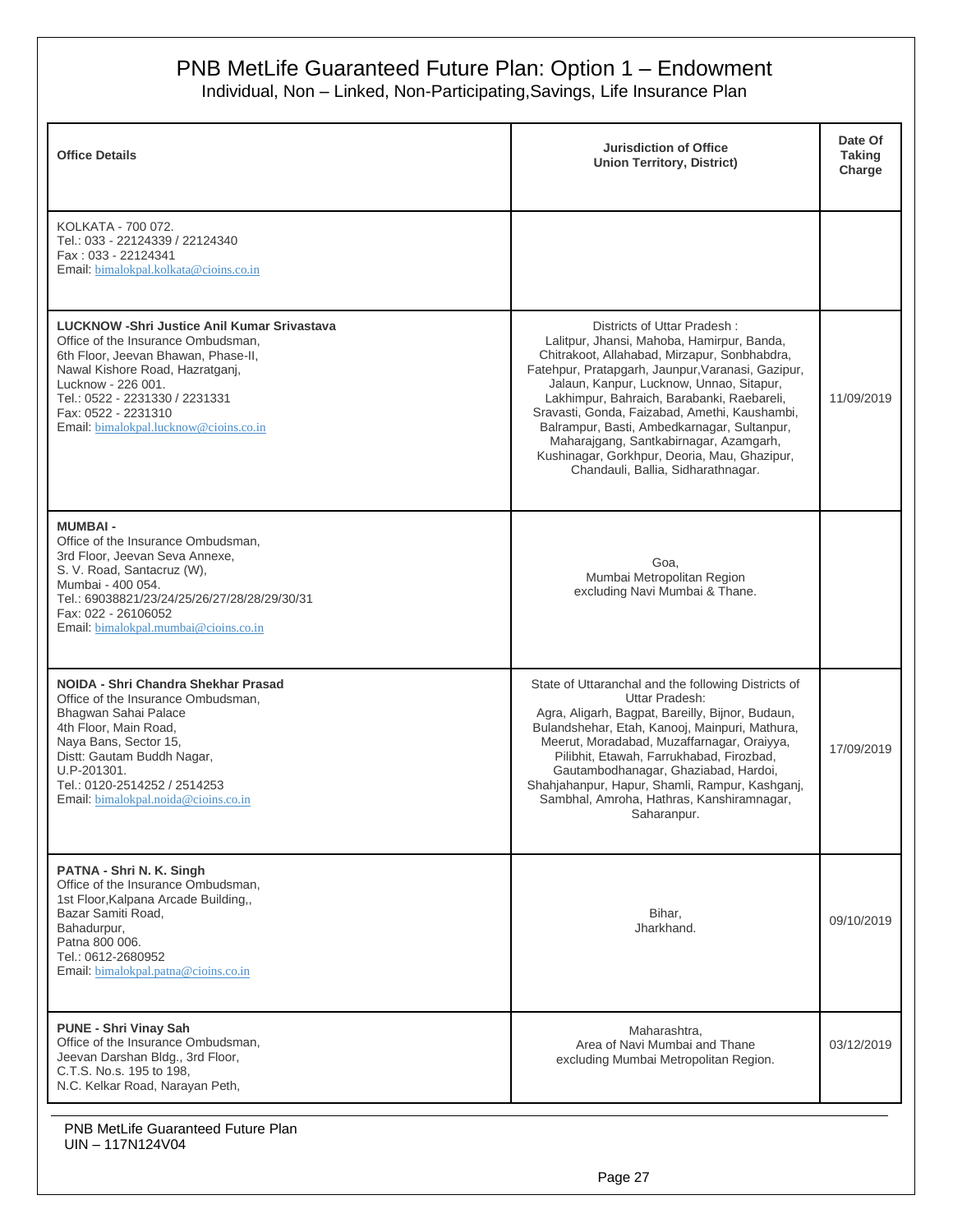| <b>Office Details</b>                                                        | Jurisdiction of Office<br><b>Union Territory, District)</b> | Date Of<br><b>Taking</b><br>Charge |
|------------------------------------------------------------------------------|-------------------------------------------------------------|------------------------------------|
| Pune - 411 030.<br>Tel.: 020-41312555<br>Email: bimalokpal.pune@cioins.co.in |                                                             |                                    |
|                                                                              |                                                             |                                    |
|                                                                              |                                                             |                                    |
|                                                                              |                                                             |                                    |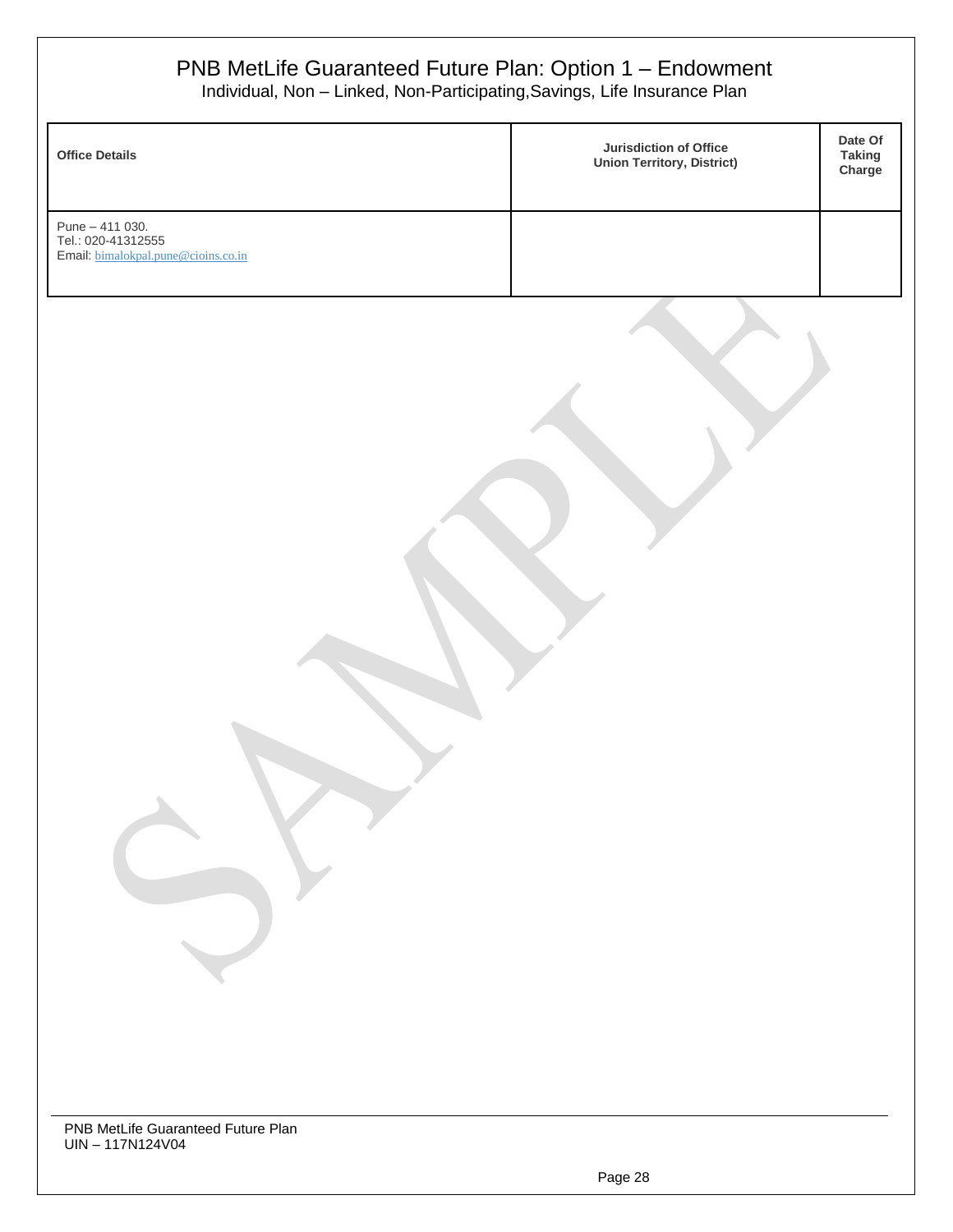#### **Annexure A**

#### **Section 39, Nomination by policyholder**

- 1. Nomination of a life insurance Policy is as below in accordance with Section 39 of the Insurance Act, 1938 as amended by Insurance Laws (Amendment) Ordinance dtd 26.12.2014. The extant provisions in this regard are as follows:
- 2. The policyholder of a life insurance on his own life may nominate a person or persons to whom money secured by the policy shall be paid in the event of his death.
- 3. Where the nominee is a minor, the policyholder may appoint any person to receive the money secured by the policy in the event of policyholder's death during the minority of the nominee. The manner of appointment is to be laid down by the company.
- 4. Nomination can be made at any time before the maturity of the policy.
- 5. Nomination may be incorporated in the text of the policy itself or may be endorsed on the policy communicated to the company and can be registered by the company in the records relating to the policy.
- 6. Nomination can be cancelled or changed at any time before policy matures, by an endorsement or a further endorsement or a will as the case may be.
- 7. A notice in writing of Change or Cancellation of nomination must be delivered to the company for the company to be liable to such nominee. Otherwise, company will not be liable if a bonafide payment is made to the person named in the text of the policy or in the registered records of the company.
- 8. Fee to be paid to the company for registering change or cancellation of a nomination can be specified by the Authority through Regulations.
- 9. On receipt of notice with fee, the company should grant a written acknowledgement to the policyholder of having registered a nomination or cancellation or change thereof.
- 10. A transfer or assignment made in accordance with Section 38 shall automatically cancel the nomination except in case of assignment to the company or other transferee or assignee for purpose of loan or against security or its reassignment after repayment. In such case, the nomination will not get cancelled to the extent of company's or transferee's or assignee's interest in the policy. The nomination will get revived on repayment of the loan.
- 11. The right of any creditor to be paid out of the proceeds of any policy of life insurance shall not be affected by the nomination.
- 12. In case of nomination by policyholder whose life is insured, if the nominees die before the policyholder, the proceeds are payable to policyholder or his heirs or legal representatives or holder of succession certificate.
- 13. In case nominee(s) survive the person whose life is insured, the amount secured by the policy shall be paid to such survivor(s).
- 14. Where the policyholder whose life is insured nominates his
	- parents or
	- spouse or
	- children or
	- spouse and children
	- or any of them

the nominees are beneficially entitled to the amount payable by the company to the policyholder unless it is proved that policyholder could not have conferred such beneficial title on the nominee having regard to the nature of his title.

If nominee(s) die after the policyholder but before his share of the amount secured under the policy is paid, the share of the expired nominee(s) shall be payable to the heirs or legal representative of the nominee or holder of succession certificate of such nominee(s).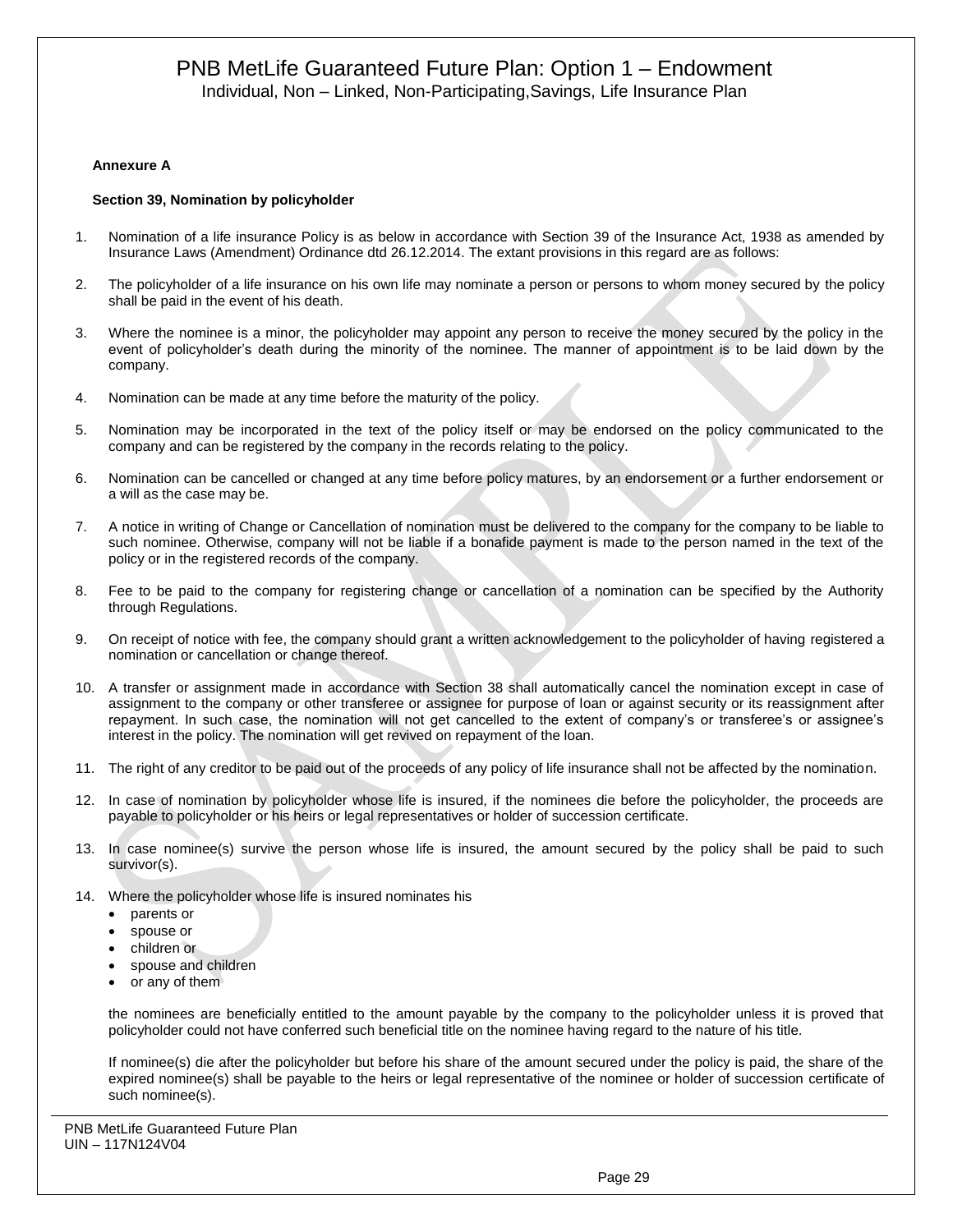Individual, Non – Linked, Non-Participating,Savings, Life Insurance Plan

- 15. The provisions of sub-section 7 and 8 (13 and 14 above) shall apply to all life insurance policies maturing for payment after the commencement of Insurance Laws (Amendment) Ordinance, 2014 (i.e 26.12.2014).
- 16. If policyholder dies after maturity but the proceeds and benefit of the policy has not been paid to him because of his death, his nominee(s) shall be entitled to the proceeds and benefit of the policy.
- 17. The provisions of Section 39 are not applicable to any life insurance policy to which Section 6 of Married Women's Property Act, 1874 applies or has at any time applied except where before or after Insurance Laws (Ordinance) 2014, a nomination is made in favour of spouse or children or spouse and children whether or not on the face of the policy it is mentioned that it is made under Section 39. Where nomination is intended to be made to spouse or children or spouse and children under Section 6 of MWP Act, it should be specifically mentioned on the policy. In such a case only, the provisions of Section 39 will not apply.

[Disclaimer: This is not a comprehensive list of amendments of Insurance Act, 1938, as amended from time to time and only a simplified version prepared for general information. Policy Holders are advised to refer the Insurance Laws (Amendment) Act 2015 notified in the Official Gazette on 23rd March 2015 for complete and accurate details.]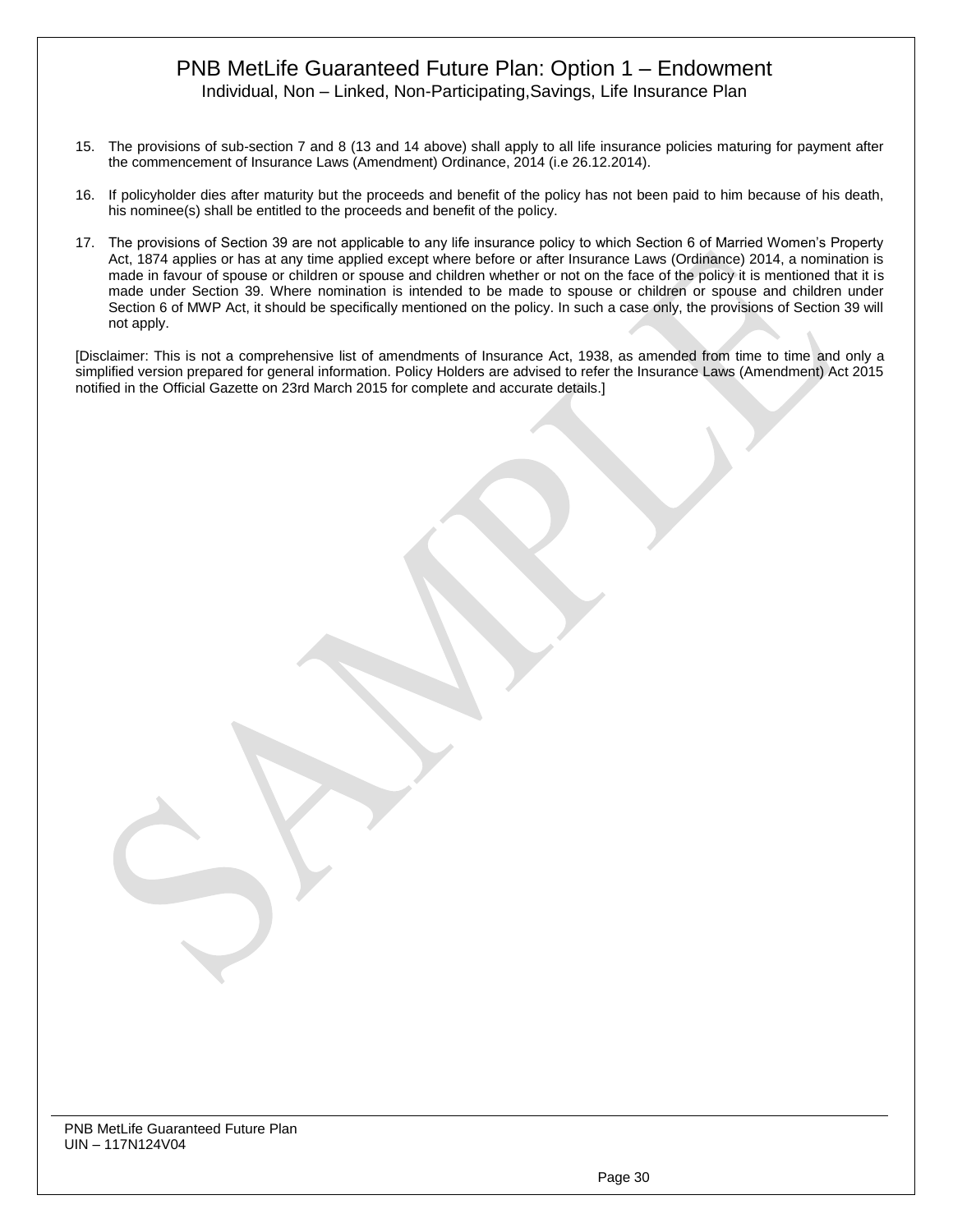Individual, Non – Linked, Non-Participating,Savings, Life Insurance Plan

#### **Section 38, Assignment and Transfer of Insurance Policies**

- 1. Assignment or transfer of a policy should be in accordance with Section 38 of the Insurance Act, 1938 as amended by Insurance Laws (Amendment) Ordinance dated 26.12.2014. The extant provisions in this regard are as follows:
- 2. This policy may be transferred/assigned, wholly or in part, with or without consideration.
- 3. An Assignment may be effected in a policy by an endorsement upon the policy itself or by a separate instrument under notice to the Company.
- 4. The instrument of assignment should indicate the fact of transfer or assignment and the reasons for the assignment or transfer, antecedents of the assignee and terms on which assignment is made.
- 5. The assignment must be signed by the transferor or assignor or duly authorized agent and attested by at least one witness.
- 6. The transfer of assignment shall not be operative as against an company until a notice in writing of the transfer or assignment and either the said endorsement or instrument itself or copy there of certified to be correct by both transferor and transferee or their duly authorised agents have been delivered to the company.
- 7. Fee to be paid for assignment or transfer can be specified by the Authority through Regulations.
- 8. On receipt of notice with fee, the company should Grant a written acknowledgement of receipt of notice. Such notice shall be conclusive evidence against the company of duly receiving the notice.
- 9. If the company maintains one or more places of business, such notices shall be delivered only at the place where the policy is being serviced.
- 10. The company may accept or decline to act upon any transfer or assignment or endorsement, if it has sufficient reasons to believe that it is
	- not bonafide or
	- not in the interest of the policyholder or
	- not in public interest or
	- is for the purpose of trading of the insurance policy.
- 11. Before refusing to act upon endorsement, the Company should record the reasons in writing and communicate the same in writing to Policyholder within 30 days from the date of policyholder giving a notice of transfer or assignment
- 12. In case of refusal to act upon the endorsement by the Company, any person aggrieved by the refusal may prefer a claim to IRDAI within 30 days of receipt of the refusal letter from the Company.
- 13. The priority of claims of persons interested in an insurance policy would depend on the date on which the notices of assignment or transfer is delivered to the company; where there are more than one instruments of transfer or assignment, the priority will depend on dates of delivery of such notices. Any dispute in this regard as to priority should be referred to Authority.
- 14. Every assignment or transfer shall be deemed to be absolute assignment or transfer and the assignee or transferee shall be deemed to be absolute assignee or transferee, except
	- (a) where assignment or transfer is subject to terms and conditions of transfer or assignment OR
	- (b) where the transfer or assignment is made upon condition that
		- (i) the proceeds under the policy shall become payable to policyholder or nominee(s) in the event of assignee or transferee dying before the insured OR
		- (ii) the insured surviving the term of the policy

Such conditional assignee will not be entitled to obtain a loan on policy or surrender the policy. This provision will prevail notwithstanding any law or custom having force of law which is contrary to the above position.

- 15. In other cases, the company shall, subject to terms and conditions of assignment, recognize the transferee or assignee named in the notice as the absolute transferee or assignee and such person
	- shall be subject to all liabilities and equities to which the transferor or assignor was subject to at the date of transfer or assignment and
	- may institute any proceedings in relation to the policy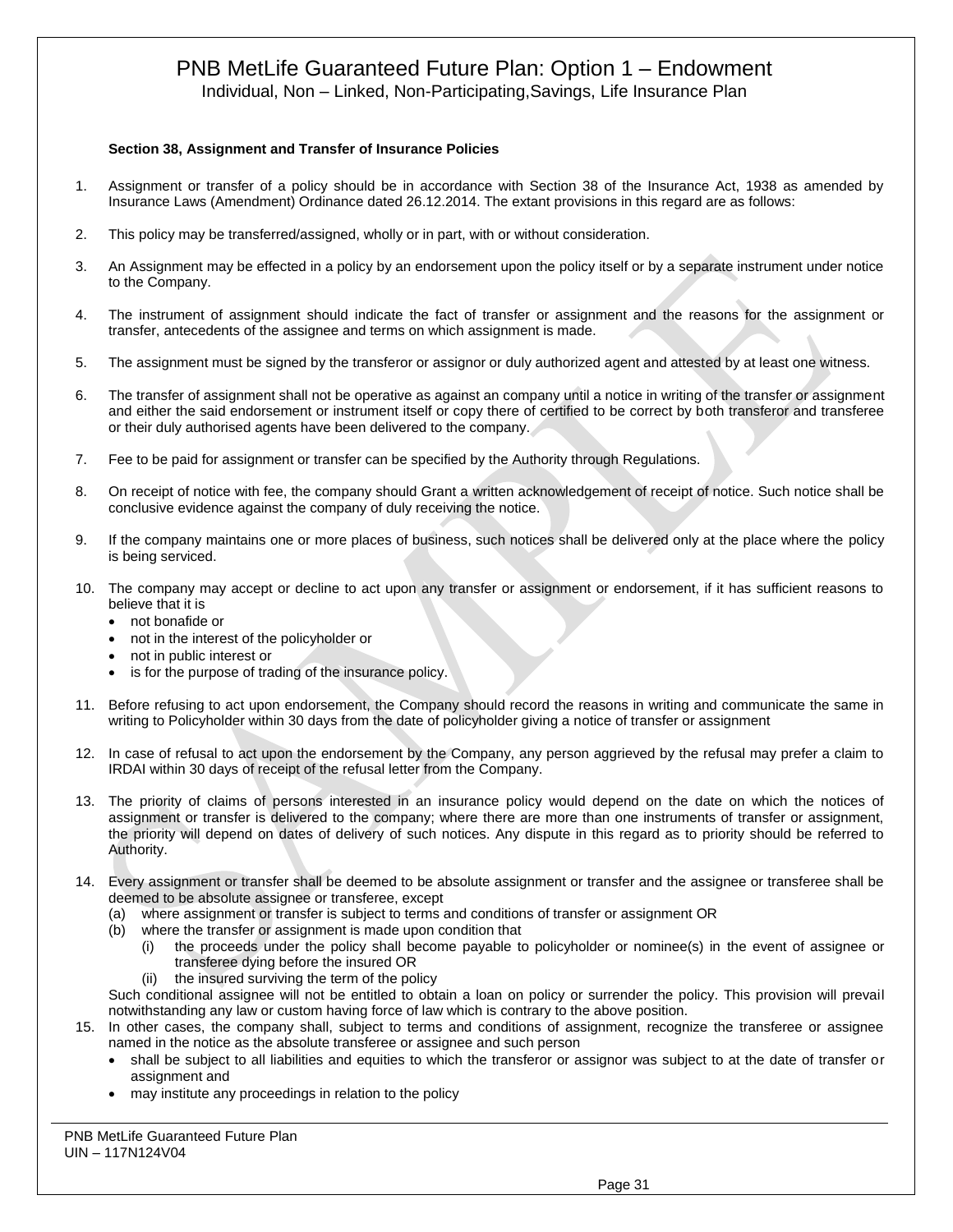Individual, Non – Linked, Non-Participating,Savings, Life Insurance Plan

• obtain loan under the policy or surrender the policy without obtaining the consent of the transferor or assignor or making him a party to the proceedings

Any rights and remedies of an assignee or transferee of a life insurance policy under an assignment or transfer effected before commencement of the Insurance Laws (Amendment) Ordinance, 2014 shall not be affected by this section. [Disclaimer: This is not a comprehensive list of amendments of Insurance Act, 1938, as amended from time to time and only a simplified version prepared for general information. Policy Holders are advised to refer the Insurance Laws (Amendment) Act 2015 notified in the Official Gazette on 23rd March 2015 for complete and accurate details.]